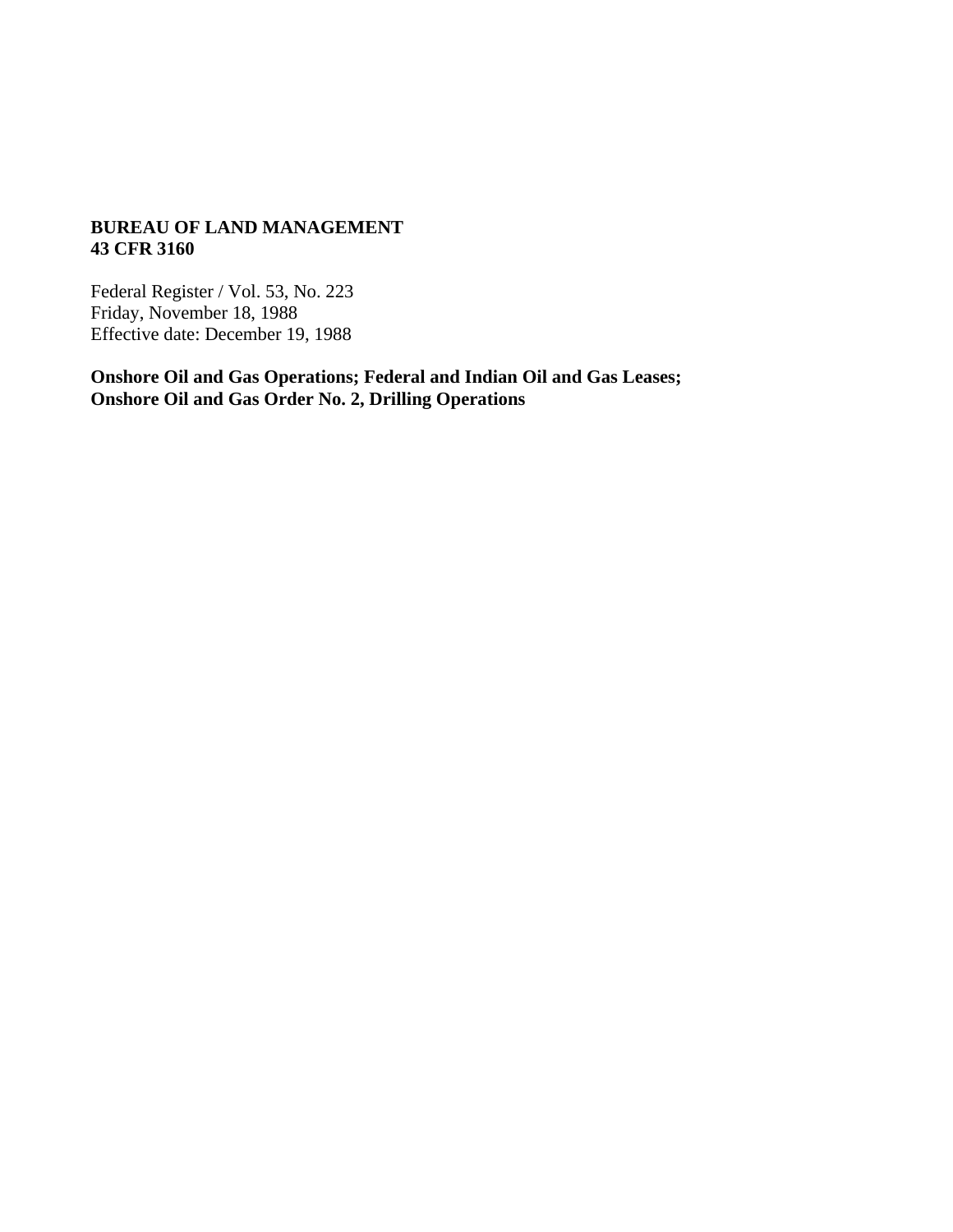# **Onshore Oil and Gas Order No. 2 Drilling Operations on Federal and Indian Oil and Gas Leases**

# I. **Introduction**

# A. Authority

This order is established pursuant to the authority granted to the Secretary of the Interior pursuant to various Federal and Indian mineral leasing statutes and the Federal Oil and Gas Royalty Management Act of 1982. This authority has been delegated to the Bureau of Land Management and is implemented by the onshore oil and gas operating regulations contained in 43 CFR Part 3160. Section 3164.1 thereof specially authorizes the Director, Bureau of Land Management, to issue Onshore Oil and Gas Orders when necessary to implement and supplement the operating regulations and provides that all such Orders shall be binding on the lessees and operators of Federal and restricted Indian (except Osage tribe) oil and gas leases that have been, or may hereafter be issued.

Specific authority for the provisions contained in this Order is found at: 3162.3-1 Drilling Applications and Plans; 3162.3-4 Well Abandonment; 3162.4-1 Well Records and Reports; 3162.4-2 Samples, Tests, and Surveys; 3162.5-1 Environmental Obligations; 3162.5-2 Control of Wells; 3162.5-2(a) Drilling Wells; 3162.5-3 Safety Precautions; and Subpart 3163 Noncompliance, Assessments, and Penalties.

## B. Purpose

This Order details the Bureau's uniform national standards for the minimum levels of performance expected from lessees and operators when conducting drilling operations on Federal and Indian lands (except Osage Tribe) and for abandonment immediately following drilling. The purpose also is to identify the enforcement actions that will result when violations of the minimum standards are found, and when those violations are not abated in a timely manner.

## C. Scope

This Order is applicable to all onshore Federal and Indian (except Osage Tribe) oil and gas leases.

## D. General

1. If an operator chooses to use higher rated equipment than that authorized in the Application for Permit to Drill (APD), testing procedures shall apply to the approved working pressures, not the upgraded higher working pressures.

2. Some situations may exist either on a well-by-well or field-wide basis whereby it is commonly accepted practice to vary a particular minimum standard(s) established in this Order. This situation may be resolved by requesting a variance (See section IV of this Order), by the inclusion of a stipulation to the APD, or by the issuance of Notice to Lessees and Operators (NTL) by the appropriate BLM office.

3. When a violation is discovered and if it does not cause or threaten immediate substantial and adverse impact on public health and safety, the environment, production accountability or royalty, it will be reissued as a major violation if not corrected during the abatement period and continued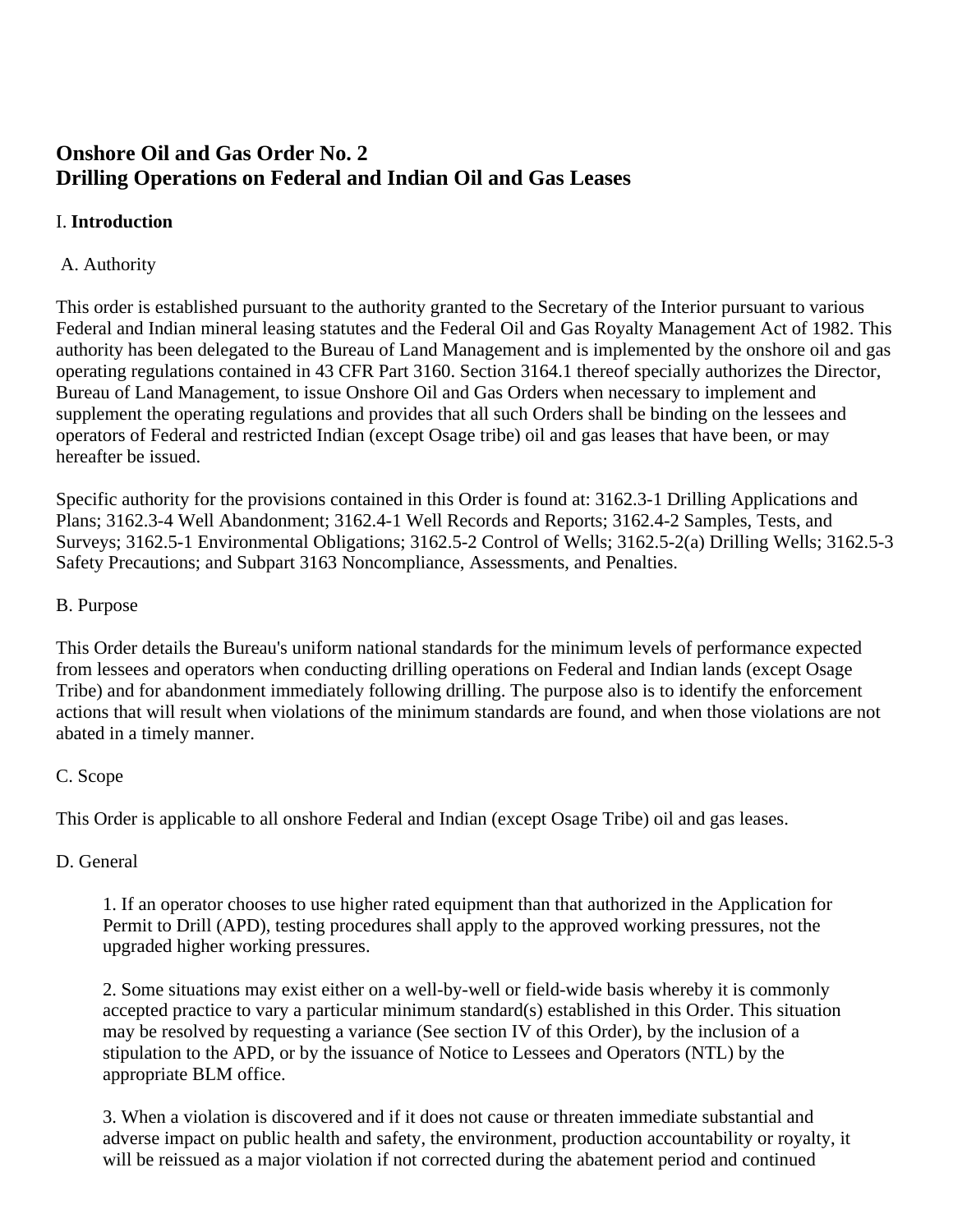drilling has changed the adverse impact of the violation so that it meets the specific definition of a major violation.

4. This Onshore Order is not intended to circumvent the reporting requirements or compliance aspects that may be stated elsewhere in Existing NTL's, Onshore Orders, etc. A lessee's compliance with the requirements of the regulations in this Part shall not relieve the lessee of the obligation to comply with other applicable laws and regulations in accordance with 43 CFR 3162.5-1(c). Lessee's should give special attention to the automatic assessment provisions in 43 CFR 3163.1(b).

5. This Order is based upon the assumption that operations have been approved in accordance with 43 CFR Part 3160 and Onshore Oil and Gas Order No.1. Failure to obtain approval prior to commencement of drilling or related operations shall subject the operator to immediate assessment under 43 CFR 3163.1(b)(2).

# **II. Definitions.**

A. Abnormal Pressure Zone means a zone that has either pressure above or below the normal gradient for an area and/or depth.

B. Bleed Line means the vent line that bypasses the chokes in the choke manifold system; also referred to as Panic Line.

C. Blooie Line means a discharge line used in conjunction with a rotating head. D. Drilling Spool means a connection component with both ends either flanged or hubbed with an internal diameter at least equal to the bore of the casing, and with smaller side outlets for connecting auxiliary lines.

E. Exploratory Well means any well drilled beyond the known producing limits of a pool.

F. Filled-up Line means the line used to fill the hole when the drill pipe is being removed from the well. It is usually connected to a 2-inch collar that is welded into a drilling nipple.

G. Flare Line means a line used to carry gas from the rig to be burned at a safer location. The gas comes from the degasser, gas buster, separator, or when drill stem testing, directly from the drill pipe.

H. Functionally Operated means activating equipment without subjecting it to well-bore pressure.

I. Isolating means using cement to protect, separate, or segregate usable water and mineral resources.

J. Lease means any contact, profit-share agreement, joint venture, or other agreement issued or approved by the United States under a mineral leasing law that authorizes exploration for, extraction of, or removal of oil or gas (See 43 CFR 3160.0-5).

K. Lessee means a person holding record title in a lease issued by the United States (See 43 CFR 3160.0-5).

L. Make-up Water means water that is used in mixing slurry for cement jobs and plugging operations, and is compatible with cement constituents being used.

M. Manual Locking Device means any manually activated device, such as a hand wheel, etc., that is used for the purpose of locking the preventer in the closed position.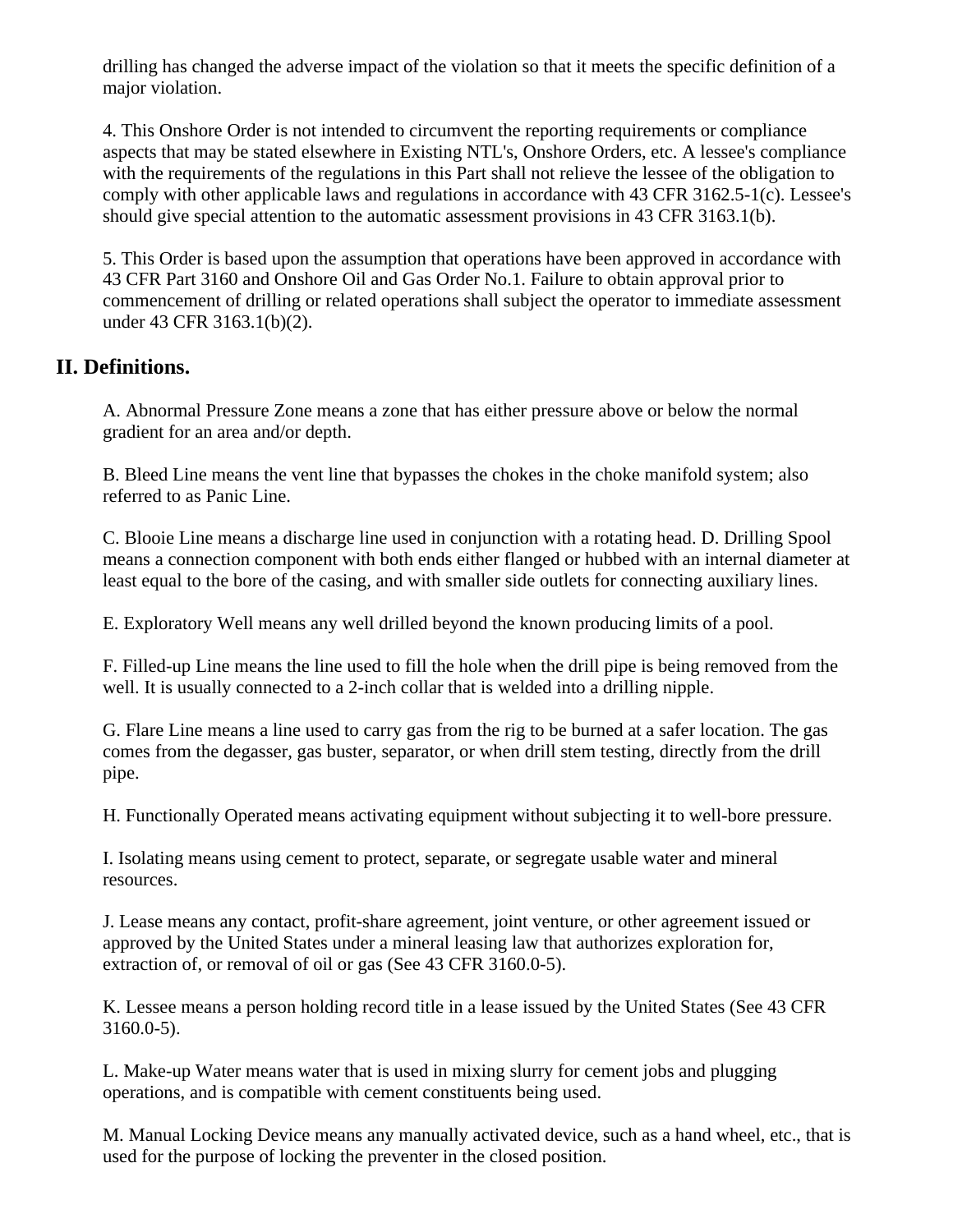N. Mud for Plugging Purposes means a slurry of bentonite of similar flocculent/viscosfer, water, and additive needed to achieve the desired weight and consistency to stabilize the hole.

O. Mudding Up means adding materials and chemicals to water to control the viscosity, weight, and filtrate loss of the circulating system.

P. Operating Rights Owner (or Owner) means a person or entity holding operating rights in a lease issued by the United States. A lessee also may be an operating rights owner if the operating rights in a lease or portion thereof have not been severed from record title.

Q. Operational means capable of functioning as designed and installed without undue force or further modification.

R. Operator means any person or entity , including but not limited to the lessee or operating rights owner, who has stated in writing to the authorized officer his/her responsibility for the operations conducted in the leased lands or a portion thereof.

S. Precharge Pressure means the nitrogen pressure remaining in the accumulator after all the hydraulic fluid has been expelled from beneath the movable barrier.

T. Prompt Correction means immediate correction of violations, with drilling suspended if required in the discretion of the authorized officer.

U. Prospectively Valuable Deposit of Minerals means any deposit of minerals that the authorized officer determines to have characteristics of quantity and quality that warrant its protection.

V. Tagging the Plug means running in the hole with a string of tubing or drill pipe and placing sufficient weight on the plug to insure its integrity. Other methods of tagging the plug may be approved by the authorized officer.

W. Targeted Tee or Turn means a fitting used in pressure piping in which a bull plug or blind flange of the same pressure rating as the rest of the approved system is installed at the end of a tee or cross, opposite the fluid entry arm, to change the direction of flow and to reduce erosion.

X. 2M, 3M, 5M, 10M, and 15M mean the pressure ratings used for equipment with a working pressure rating of the equivalent thousand pounds per square inch (psi) (2M=2,000 psi, 3M=3,000 psi, etc.)

Y. Usable Water means generally those waters containing up to 10,000 ppm of total dissolved solids.

Z. Weep Hole means a small hole that allows pressure to bleed off through the metal plate, used in covering well bores after abandonment operations.

[57 FR 3025, Jan. 27, 1992]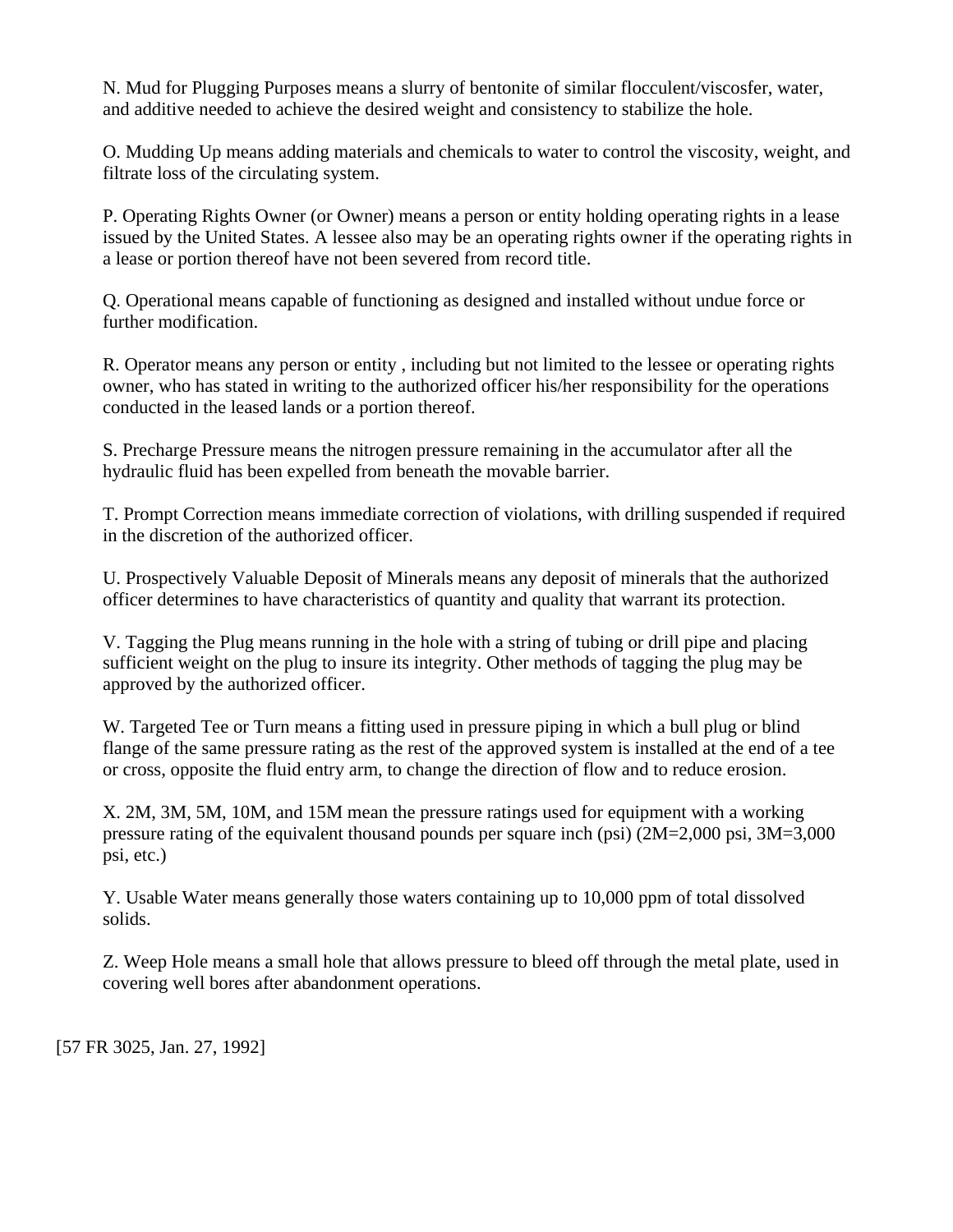# **III. Requirements**

### **A. Well Control Requirements**

1. Blowout preventer (BOP) and related equipment (BOPE) shall be installed, used, maintained, and tested in manner necessary to assure well control and shall be in place and operational prior to drilling the surface casing shoe unless otherwise approved by the APD. Commencement of drilling without the approved BOPE installed, unless otherwise approved, shall subject the operator to immediate assessment under 43 CFR 3163.1(b)(1). The BOP and related control equipment shall be suitable for operations in those areas which are subject to sub-freezing conditions. The BOPE shall be based on known or anticipated sub-surface pressures, geologic conditions, accepted engineering practice, and surface environment. The working pressure of all BOPE shall exceed the anticipated surface pressure to which it may be subjected, assuming a partially evacuated hole with a pressure gradient of 0.22 psi/ft.

2. The gravity of the violations for many of the well control minimum standards listed below are shown as minor. However, very short abatement periods in this Order are often specified in recognition that by continuing to drill, the violation which was originally determined to be of a minor nature may cause or threaten immediate, substantial and adverse impact on public health and safety, the environment, production accountability, or royalty income, which would require it reclassification as a major violation.

a. Minimum standards and enforcement provisions for well control equipment.

i. A well control device shall be installed at the surface that is capable of complete closure of the well bore. This device shall be closed whenever the well is unattended.

Violation: Major. Corrective Action: Install the equipment as specified. Normal Abatement Period: Prompt correction required.

ii. 2M system:

- Annular preventer, or double ram, or two rams with one being blind and onebeing a pipe ram \*

- kill line (2 inch minimum)
- 1 kill line valve (2 inch minimum)
- 1 choke line valve
- 2 chokes (refer to diagram in Attachment 1)
- Upper kelly cock valve with handle available
- Safety valve and subs to fit all drill strings in use
- Pressure gauge on choke manifold
- 2 inch minimum choke line
- Fill-up line above the uppermost preventer.

Violation: Minor (all items unless marked by asterisk). Corrective Action: Install the equipment as specified. Normal Abatement Period: 24 hours.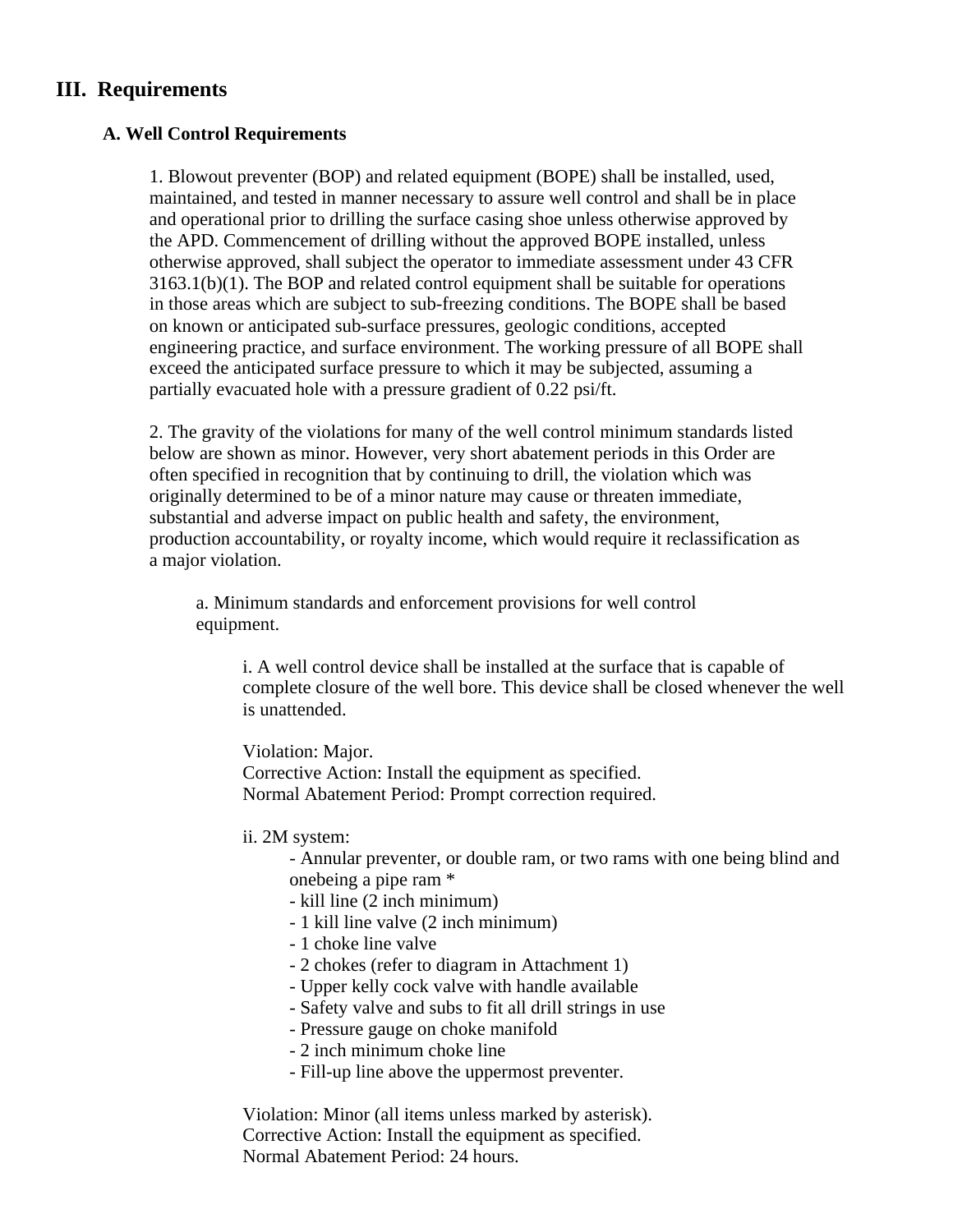\*Violation: Major. Corrective Action: Install the equipment as specified. Normal Abatement Period: Prompt correction required.

### iii. 3M system:

- Annular preventers\*
- Double ram with blind rams and pipe rams\*
- Drilling spool, or blowout preventer with 2 side outlets (choke side shall
- be a 3-inch minimum diameter, kill side shall be at least 2-inch diameter)\*
- Kill line (2 inch minimum)
- A minimum of 2 choke line valves (3 inch minimum)\*
- 3 inch diameter choke line
- 2 kill line valves, one of which shall be a check valve (2 inch minimum)\*
- 2 chokes (refer to diagram in Attachment 1)
- Pressure gauge on choke manifold
- Upper kelly cock valve with handle available
- Safety valve and subs to fit all drill string connections in use
- All BOPE connections subjected to well pressure shall be flanged, welded, or clamped\*
- Fill-up line above the uppermost preventer.

Violation: Minor (all items unless marked by asterisk). Corrective Action: Install the equipment as specified. Normal Abatement Period: 24 hours.

\*Violation: Major.

Corrective Action: Install the equipment as specified. Normal Abatement Period: Prompt correction required.

### iv. 5M system:

- Annular preventer\*

- Pipe ram, blind ram, and, if conditions warrant, as specified by the authorized officer, another pipe ram shall also be required\*

- A second pipe ram preventer shall be used with a tapered drill string
- Drilling spool, or blowout preventer with 2 side outlets (choke side shall be a
- 3-inch minimum diameter, kill side shall be at least 2-inch diameter)\*

- 3 inch diameter choke line

- 2 choke line valves (3 inch minimum)\*
- Kill line (2 inch minimum)

- 2 chokes with 1 remotely controlled from rig floor (refer to diagram in Attachment 1)

- 2 kill line valves and a check valve (2 inch minimum)\*

- Upper kelly cock valve with handle available

- When the expected pressures approach working pressure of the system, 1 remote kill line tested to stack pressure (which shall run to the outer edge of the substructure and be unobstructed)

- Lower kelly cock valve with handle available

- Safety valve(s) and subs to fit all drill string connections in use
- Inside BOP or float sub available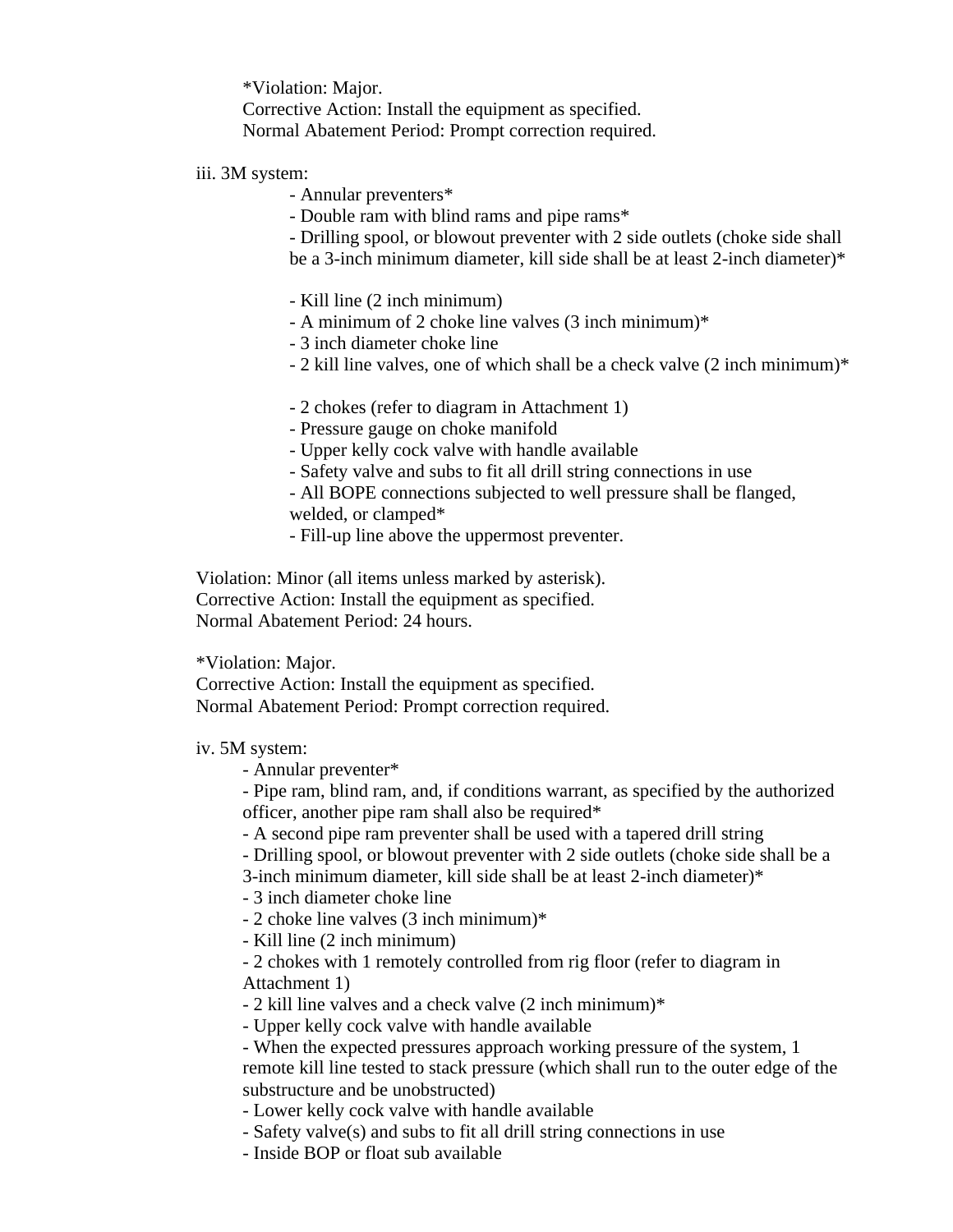- Pressure gauge on choke manifold

- All BOPE connections subjected to well pressure shall be flanged, welded, orclamped\*

- Fill-up line above the uppermost preventer.

Violation: Minor (all items unless marked by asterisk). Corrective Action: Install the equipment as specified. Normal Abatement Period: 24 hours

\*Violation: Major.

Corrective Action: Install the equipment as specified. Normal Abatement Period: Prompt correction required.

v. 10M & 15M system:

- Annular preventer\*
- 2 pipe rams\*
- Blind rams\*

- Drilling spool, or blowout preventer with 2 side outlets (choke side shall be a

- 3-inch minimum diameter, kill side shall be at least 2-inch diameter)\*
- 3 inch choke line\*

- 2 kill line valves (2 inch minimum) and check valve\*

- Remote kill line (2 inch minimum) shall run to the outer edge of the substructure and be unobstructed

- Manual and hydraulic choke line valve (3 inch minimum)\*
- 3 chokes, 1 being remotely controlled (refer to diagram in Attachment 1)
- Pressure gauge on choke manifold
- Upper kelly cock valve with handle available
- Lower kelly cock valve with handle available
- Safety valves and subs to fit all drill string connections in use
- Inside BOP or float sub available
- Wearing ring in casing head

- All BOPE connections subjected to well pressure shall be flanged, welded, or clamped\*

- Fill-up line installed above the uppermost preventer.

Violation: Minor (all items unless marked by asterisk). Corrective Action: Install the equipment as specified. Normal Abatement Period: 24 hours.

\*Violation: Major. Corrective Action: Install the equipment as specified. Normal Abatement Period: Prompt correction required.

vi. If repair or replacement of the BOPE is required after testing, this work shall be performed prior to drilling out the casing shoe.

Violation: Major.

Corrective Action: Install the equipment as specified. Normal Abatement Period: Prompt correction required.

vii. When the BOPE cannot function to secure the hole, the hole shall be secured using cement, retrievable packer or a bridge plug packer, bridgeplug, or other acceptable approved method to assure safe well conditions.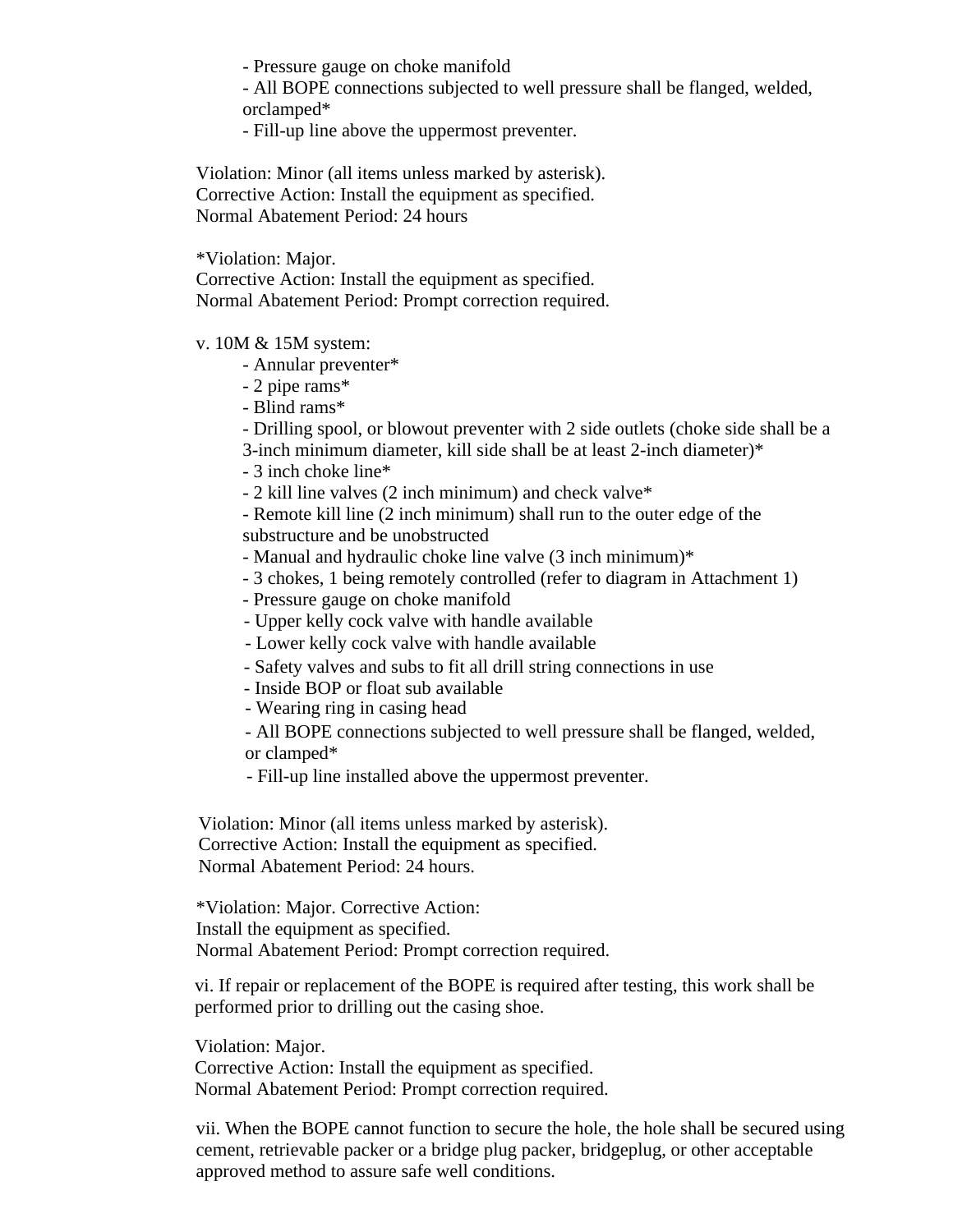Violation: Major. Corrective Action: Install the equipment as specified. Normal Abatement Period: Prompt correction required.

[54 FR 39528, Sept. 27, 1989]

b. Minimum standards and enforcement provisions for choke manifold equipment.

i. All choke lines shall be straight lines unless turns use tee blocks or are targeted with running tees, and shall be anchored to prevent whip and reduce vibration.

Violation: Minor. Corrective Action: Install the equipment as specified. Normal Abatement Period: 24 hours.

ii. Choke manifold equipment configuration shall be functionally equivalent to the appropriate example diagram shown in Attachment 1 of this Order. The configuration of the chokes may vary.

Violation: Minor. Corrective Action: Install the equipment as specified. Normal Abatement Period: Prompt correction required.

iii. All valves (except chokes) in the kill line choke manifold, and choke line shall be a type that does not restrict the flow (full opening) and that allows a straight through flow (same enforcement as item ii).

iv. Pressure gauges in the well control system shall be a type designed for drilling fluid service (same enforcement as above).

[57 FR 3025, Jan. 27, 1992]

c. Minimum standards and enforcement provisions for pressure accumulator system.

i. 2M system accumulator shall have sufficient capacity to close all BOP's and retain 200 psi above precharge. Nitrogen bottles that meet manufacturer's specifications may be used as the backup to the required independent power source. Violation: Minor. Corrective Action: Install the equipment as specified. Normal Abatement Period: 24 hours. ii. 3M system accumulator shall have sufficient capacity to open the hydraulically-controlled choke line valve(if so equipped), close all rams plus the annual preventer, and retain a minimum of 200 psi above precharge on the closing manifold without the use of the closing pumps. this is a minimum requirement. The fluid reservoir capacity shall be double the usable fluid volume of the accumulator system capacity and the fluid level shall be maintained at the manufacturer's recommendations. The 3M system shall have 2 independent power sources to close the preventers. Nitrogen bottles (3 minimum) may be 1 of the independent power sources and, if so, shall maintain a charge equal to the manufacturer's specifications.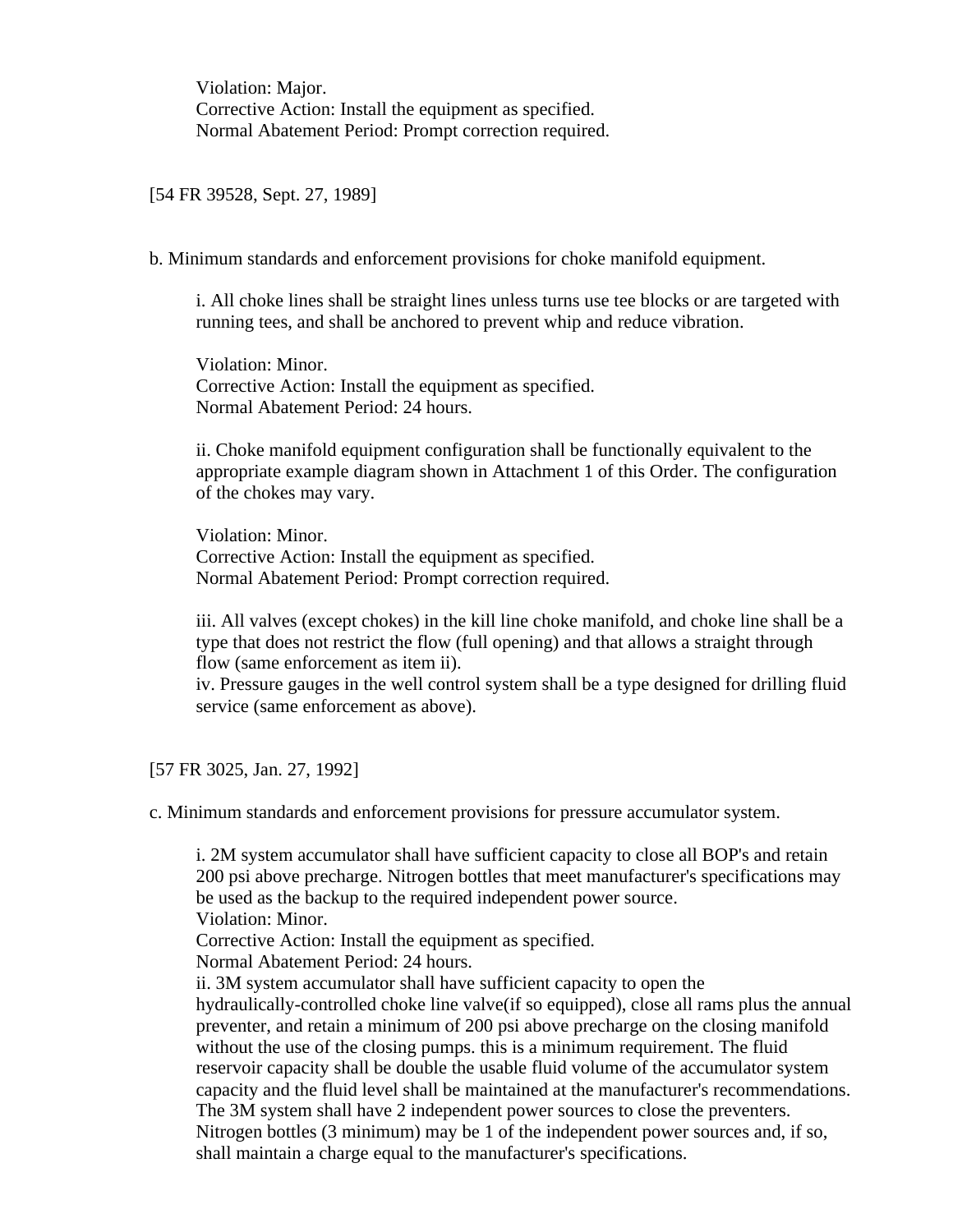Violation: Minor Corrective Action: Install the equipment as specified. Normal Abatement Period: 24 hours.

iii. 5M and higher system accumulator shall have sufficient capacity to open the hydraulically-controlled gate valve (if so equipped) and close all rams plus the annular preventer (for 3 ram systems add a 50 percent safety factor to compensate for any fluid loss in the control system or preventers) and retain a minimum pressure of 200 psi above precharge on the closing manifold without use of the closing unit pumps. The fluid reservoir capacity shall be double the usable fluid volume of the accumulator system capacity and the fluid level of the reservoir shall be maintained at the manufacturer's recommendations. Two independent sources of power shall be available for powering the closing unit pumps. Sufficient nitrogen bottles are suitable as a backup power source only, and shall be recharged when the pressure falls below manufacturer's specifications.

Violation: Minor. Corrective Action: Install the equipment as specified. Normal Abatement Period: 24 hours.

[57 FR 3025, Jan. 27, 1992]

d. Minimum standards and enforcement provisions for accumulator precharge pressuretest. This test shall be conducted prior to connecting the closing unit to the BOP stack and at least once every 6 months. The accumulator pressure shall be corrected if the measured precharge pressure is found to be above or below the maximum or minimum limit specified below (only nitrogen gas may be used to precharge):

| <b>Accumulator</b><br>working pressure<br>rating | <b>Minimum</b><br>acceptable<br> operating pressure | <b>Desired</b><br>precharge<br>pressure | <b>Maximum</b><br>acceptable<br>precharge<br>pressure | <b>Minimum</b><br>acceptable<br>precharge pressure |
|--------------------------------------------------|-----------------------------------------------------|-----------------------------------------|-------------------------------------------------------|----------------------------------------------------|
| $1,500$ psi                                      | $1,500 \text{ psi}$                                 | $750$ psi                               | $ 800 \text{ psi} $                                   | $ 700 \text{ psi} $                                |
| $ 2,000 \text{ psi} $                            | $ 2,000 \text{ psi} $                               | $1,000$ psi                             | $ 1,100 \text{ psi} $                                 | $ 900 \text{ psi} $                                |
| $3,000$ psi                                      | $3,000$ psi                                         | $1,000$ psi                             | $ 1,100 \text{ psi} $                                 | $ 900 \text{ psi} $                                |

Violation: Minor. Correction Action: Perform test. Normal Abatement Period: 24 hours.

e. Minimum standards and enforcement provisions for power availability. Power for the closing unit pumps shall be available to the unit at all times so that the pumps shall automatically start when the closing valve manifold pressure has decreased to the pre-set level.

Violation: Major. Corrective Action: Install the equipment as specified. Normal Abatement Period: Prompt correction required.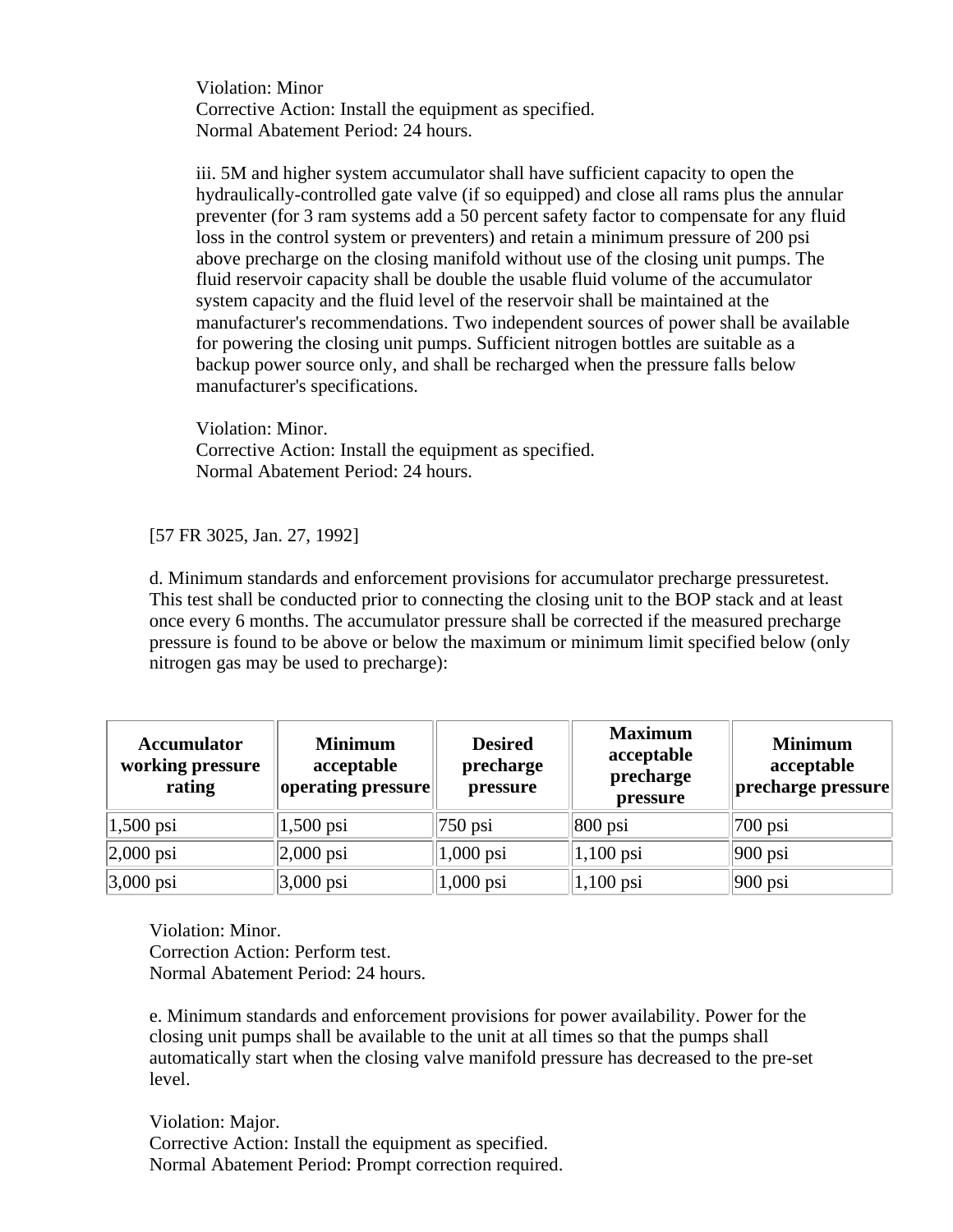f. Minimum standards and enforcement provisions for accumulator pump capacity. Each BOP closing unit shall be equipped with sufficient number and sizes of pumps so that, with the accumulator system isolated from service, the pumps shall be capable of opening the hydraulically-operated gate valve (if so equipped), plus closing the annular preventer on the smallest size drill pipe to be used within 2 minutes, and obtain a minimum of 200 psi above specified accumulator precharge pressure.

g. Minimum standards and enforcement provisions for locking devices. A manual locking device (i.e., hand wheels) or automatic locking devices shall be installed on all systems of 2M or greater. A valve shall be installed in the closing line as close as possible to the annular preventer to act as a locking device. This valve shall be maintained in the open position and shall be closed only when the power source for the accumulator system is inoperative.

Violation: Minor. Corrective Action: Install the equipment as specified. Normal Abatement Period: 24 hours.

h. Minimum standards and enforcement provisions for remote controls. Remote controls shall be readily accessible to the driller. Remote controls for all 3M or greater systems shall be capable of closing all preventers. Remote controls for 5M or greater systems shall be capable of both opening and closing all preventers. Master controls shall be at the accumulator and shall be capable of opening and closing all preventers and the choke line valve (if so equipped). No remote control for a 2M system is required.

Violation: Minor. Correction Action: Install the equipment as specified. Normal Abatement Period: 24 hours.

i. Minimum standards and enforcement provisions for well control equipment testing.

i. Perform all tests described below using clear water or an appropriate clear liquid for subfreezing temperatures with a viscosity similar to water. ii. Ram type preventers and associated equipment shall be tested to approved (see item I.D.1. of this order) stack working pressure if isolated by test plug or to 70 percent of internal yield pressure of casing if BOP stack is not isolated from casing. Pressure shall be maintained for at least 10 minutes or until requirements of test are met, whichever is longer. If a test plug is utilized, no bleed-off of pressure is acceptable. For a test not utilizing a test plug, if a decline in pressure of more than 10 percent in 30 minutes occurs, the test shall be considered to have failed. Valve on casing head below test plug shall be open during test of BOP stack.

iii. Annular type preventers shall be tested to 50 percent of rated working pressure. Pressure shall be maintained at least 10 minutes or until provisions of test are met, whichever is longer.

iv. As a minimum, the above test shall be performed:

- A. when initially installed:
- B. whenever any seal subject to test pressure is broken:
- C. following related repairs: and
- D. at 30-day intervals.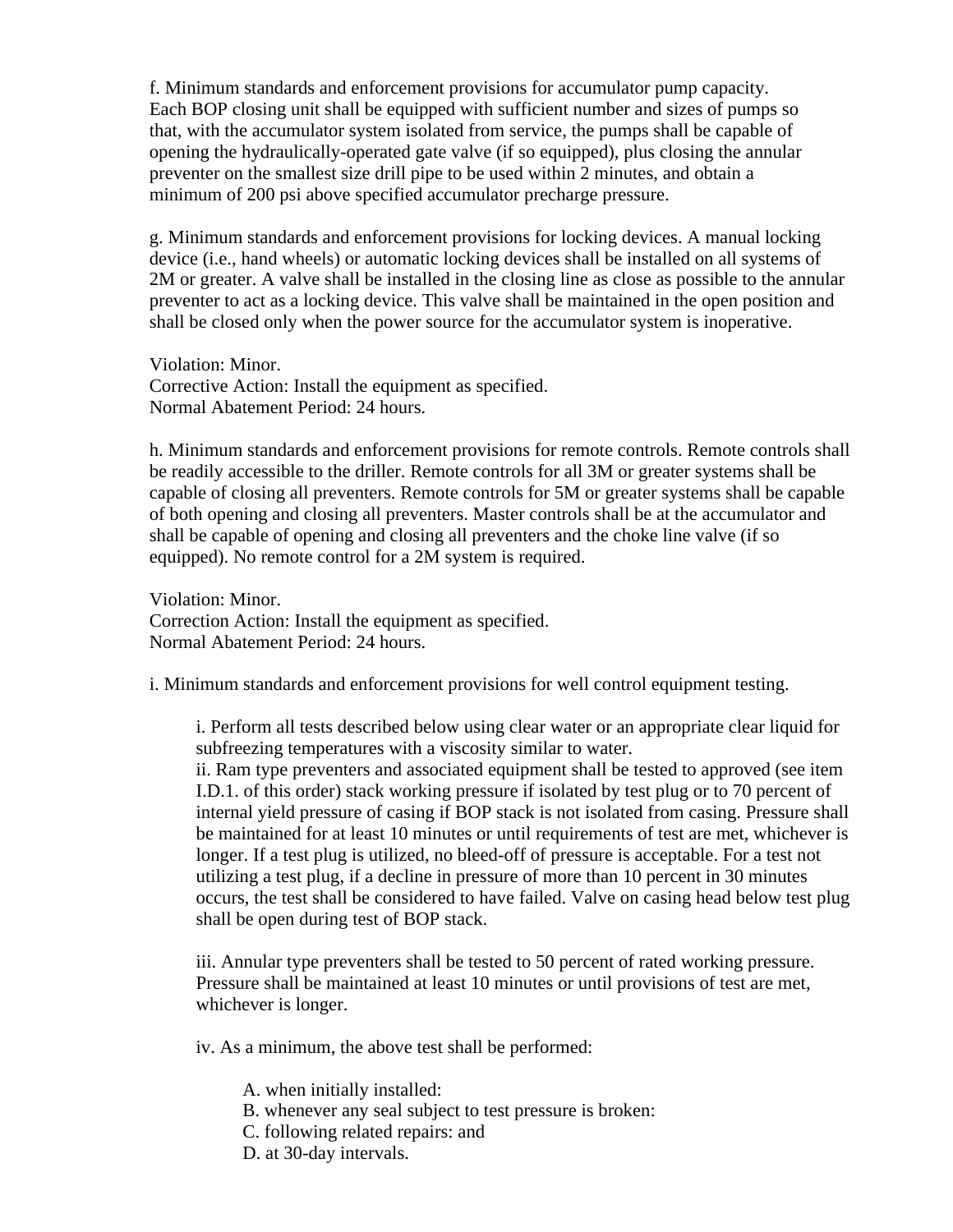v. Valves shall be tested from working pressure side during BOPE tests with all down stream valves open.

vi. When testing the kill line valve(s), the check valve shall be held open or the ball removed.

vii. Annular preventers shall be functionally operated at least weekly. viii. Pipe and blind rams shall be activated each trip, however, this function need not be performed more than once a day.

ix. A BOPE pit level drill shall be conducted weekly for each drilling crew.

x. Pressure tests shall apply to all related well control equipment.

xi. All of the above described tests and/or drills shall be recorded in the drilling log.

Violation: Minor. Corrective action: Perform the necessary test or provide documentation. Normal Abatement Period: 24 hours or next trip, as most appropriate.

[54 FR 39528, Sept. 27, 1989]

# **B. Casing and Cementing Requirements**

The proposed casing and cementing programs shall be conducted as approved to protect and/or isolate all usable water zones, lost circulation zones, abnormally pressured zones, and any prospectively valuable deposits of minerals. Any isolating medium other than cement shall receive approval prior to use. The casing setting depth shall be calculated to position the casing seat opposite a competent formation which will contain the maximum pressure to which it will be exposed during normal drilling operations. Determination of casing setting depth shall be based on all relevant factors, including: presence/absence of hydrocarbons; fracture gradients; usable water zones; formation pressures; lost circulation zones; other minerals; or other unusual characteristics. All indications of usable water shall be reported.

- Minimum design factors for tensions, collapse, and burst that are incorporated into the casing design by an operator/lessee shall be submitted to the authorized operator for his review and approval along with the APD for all exploratory wells or as otherwise specified by the authorized officer.

- Casing design shall assume formation pressure gradients of 0.44 to 0.50 psi per foot for exploratory wells (lacking better data).

- Casing design shall assume fracture gradients from 0.70 to 1.00 psi per foot for exploratory wells (lacking better data).

- Casing collars shall have a minimum clearance of 0.422 inches on all sides in the hole/casing annulus, with recognition that variances can be granted for justified exceptions.

- All waiting on cement times shall be adequate to achieve a minimum of 500 psi compressive strength at the casing shoe prior to drilling out.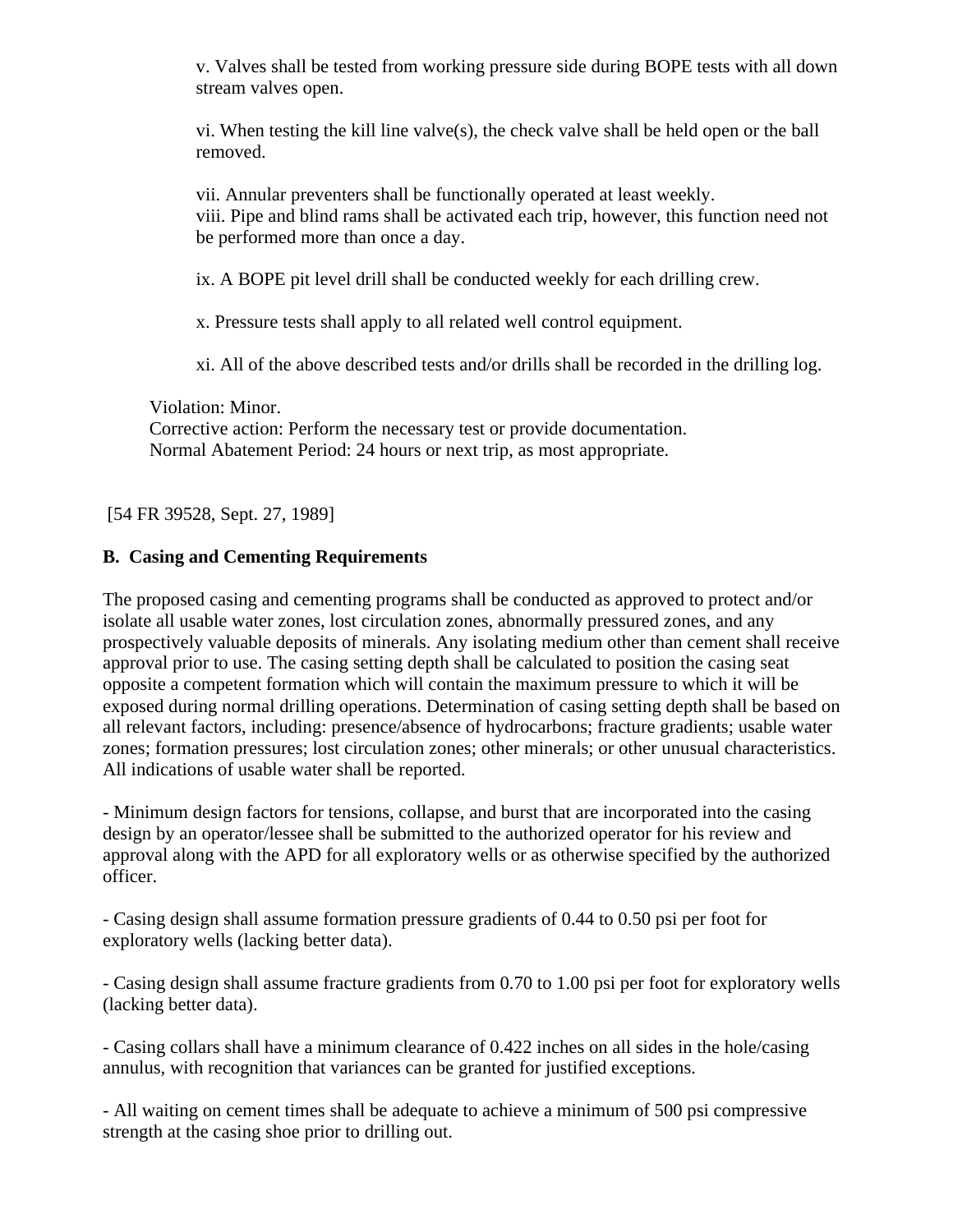### 1. Minimum Standards and Enforcement Provisions for Casing and Cementing.

a. All casing, except the conductor casing, shall be new or reconditioned and tested casing. All casing shall meet or exceed API standards for new casing. The use of reconditioned and tested used casing shall be subject to approval by the authorized officer: approval will be contingent upon the wall thickness of any such casing being verified to be at least 87 1/2 percent of the nominal wall thickness of new casing.

Violation: Major. Corrective Action: Perform remedial action as specified by the authorized officer. Normal Abatement Period: Prompt correction required.

[57 FR 3025, Jan. 27, 1992]

b. For liners, a minimum of 100 feet of overlap between a string of casing and the next larger casing is required. The interval of overlap shall be sealed and tested. The liner shall be tested by a fluid entry or pressure test to determine whether a seal between the liner top and next larger string has been achieved. The test pressure shall be the maximum anticipated pressure to which the seal will be exposed. No test shall be required for liners that do not incorporate or need a seal mechanism.

### Violation: Minor.

Corrective Action: Perform remedial action as specified by the authorized officer. Normal Abatement Period: Upon determination of corrective action.

c. The surface casing shall be cemented back to surface either during the primary cement job or by remedial cementing

Corrective Action: Perform remedial cementing. Normal Abatement Period: Prompt correction required.

d. All of the above described tests shall be recorded in the drilling log.

Violation: Minor. Corrective Action: Perform the necessary test or provide documentation. Normal Abatement Period: 24 hours.

e. All indications of usable water shall be reported to the authorized officer prior to running the next string of casing or before plugging orders are requested, whichever occurs first.

Violation: Major. Corrective Action: Report information as required. Normal Abatement Period: Prompt correction required.

f. Surface casing shall have centralizers on the bottom 3 joints of the casing (a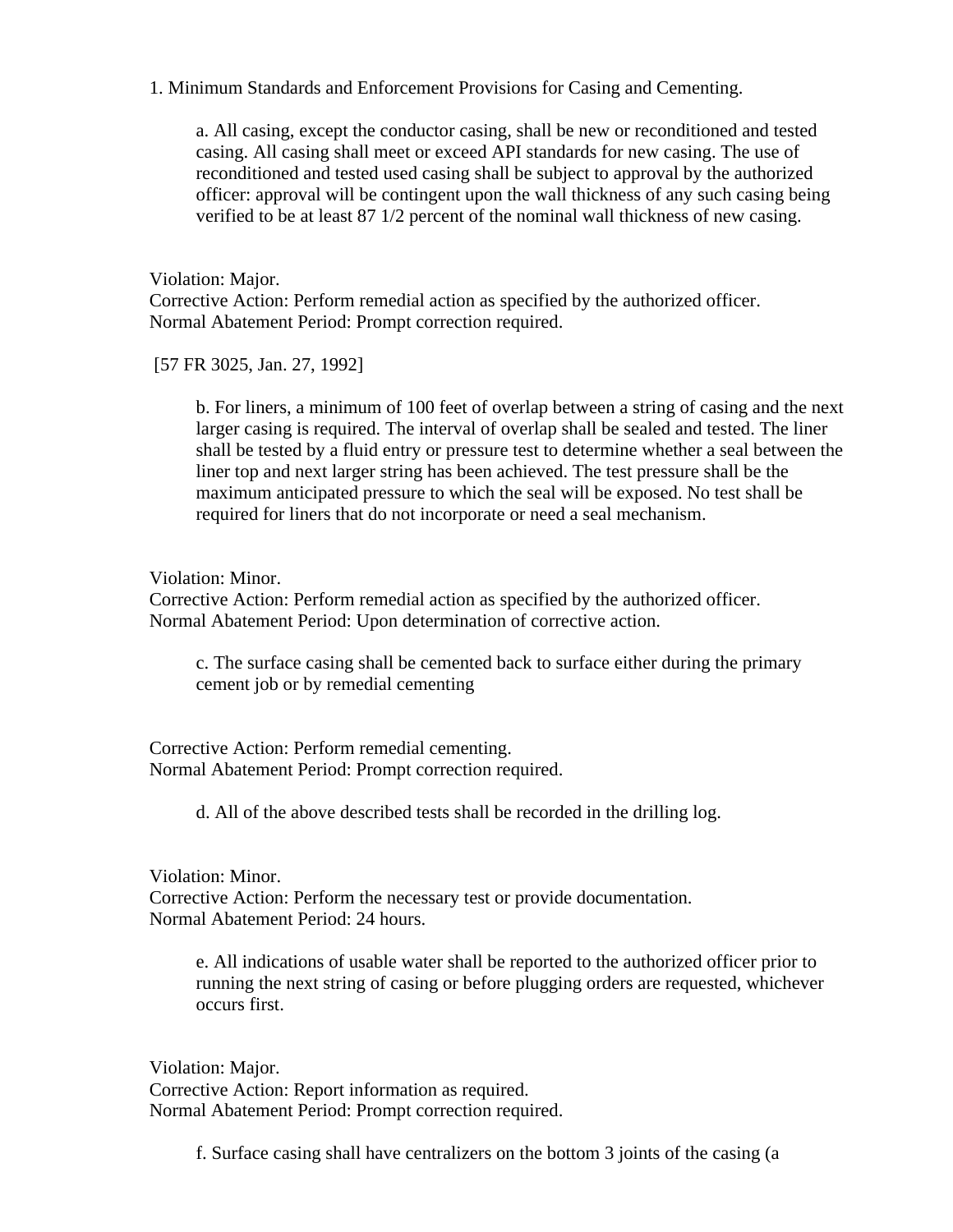minimum of 1 centralizer per joint, starting with the shoe joint).

Violations: Major.

Corrective Action: Logging/testing may be required to determine the quality of the job. Recementing may then be specified.

Normal Abatement Period: Prompt correction upon determination of corrective action.

[57 FR 3025, Jan. 27, 1992]

g. Top plugs shall be used to reduce contamination of cement by displacement fluid. A bottom plug or other acceptable technique, such as a preflush fluid, inner string cement method, etc., shall be utilized to help isolate the cement from contamination by the mud fluid being displaced ahead of the cement slurry.

Violation: Major.

Correction Action: Logging may be required to determine the quality of the cement job. Recementing or further recementing may then be specified. Normal Abatement Period: Based upon determination of corrective action.

h. All casing strings below the conductor shall be pressure tested to 0.22 psi per foot of casing string length or 1500 psi, whichever is greater, but not to exceed 70 percent of the minimum internal yield. If pressure declines more than 10 percent in 30 minutes, corrective action shall be taken.

Violation: Minor. Corrective Action: Perform the test and/or remedial action as specified by the authorized officer. Normal Abatement Period: 24 hours.

i. On all exploratory wells, and on that portion of any well approved for a 5M BOPE system or greater, a pressure integrity test of each casing shoe shall be performed. Formation at the shoe shall be tested to a minimum of the mud weight equivalent anticipated to control the formation pressure to the next casing depth or at total depth of the well. This test shall be performed before drilling more than 20 feet of new hole.

Violation: Minor. Corrective Action: Perform the specified test. Normal Abatement Period: 24 hours.

# **C. Mud Program Requirements**

The characteristics, use, and testing of drilling mud and the implementation of related drilling procedures shall be designed to prevent the loss of well control. Sufficient quantities of mud materials shall be maintained or readily accessible for the purpose of assuring well control.

Minimum Standards and Enforcement Provisions for Mud Program and Equipment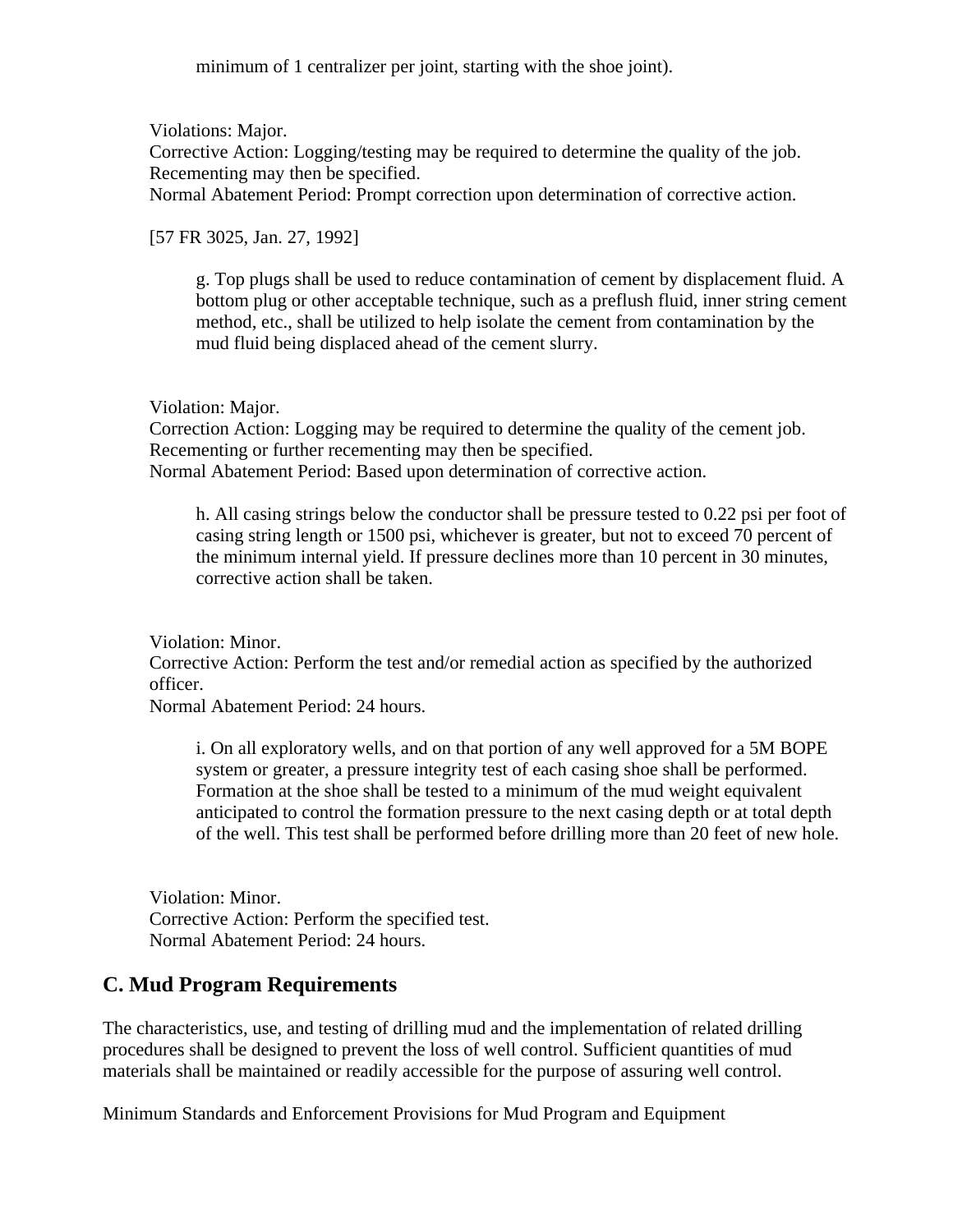1. Record slow pump speed on daily drilling report after mudding up.

Violation: Minor. Corrective Action: Record required information. Normal Abatement Period: 24 hours.

2. Visual mud monitoring equipment shall be in place to detect volume changes indicating loss or gain of circulating fluid volume.

Violation: Minor. Corrective Action: Install necessary equipment. Normal Abatement Period: 24 hours.

3. When abnormal pressures are anticipated, electronic/mechanical mud monitoring equipment shall be required, which shall include as a minimum; pit volume totalizer (PVT); stroke counter; and flow sensor.

Violation: Minor. Corrective Action: Install necessary instrumentation. Normal Abatement Period: 24 hours.

4. A mud test shall be performed every 24 hours after mudding up to determine, as applicable: density, viscosity, gel strength, filtration, and pH.

Violation: Minor. Correction Action: Perform necessary tests. Normal Abatement Period: 24 hours.

5. A trip tank shall be used on 10M and 15M systems and on upgraded 5M systems as determined by the authorized officer.

Violation: Minor. Corrective Action: Install necessary equipment. Normal Abatement Period: 24 hours.

6. a. Gas detecting equipment shall be installed in the mud return system for exploratory wells or wells where abnormal pressure is anticipated, and hydrocarbon gas shall be monitored for pore pressure changes.

b. Hydrogen sulfide safety and monitoring equipment requirements may be found in Onshore Oil and Gas Order No. 6 - Hydrogen Sulfide Operations.

Violation: Minor. Corrective Action: Install necessary equipment. Normal Abatement Period: 24 hours.

7. All flare systems shall be designed to gather and burn all gas. The flare line(s) discharge shall be located not less than 100 feet from the well head, having straight lines unless turns are targeted with running tees, and shall be positioned downwind of the prevailing wind direction and shall be anchored. The flare system shall have an effective method for ignition. Where noncombustible gas is likely or expected to be vented, the system shall be provided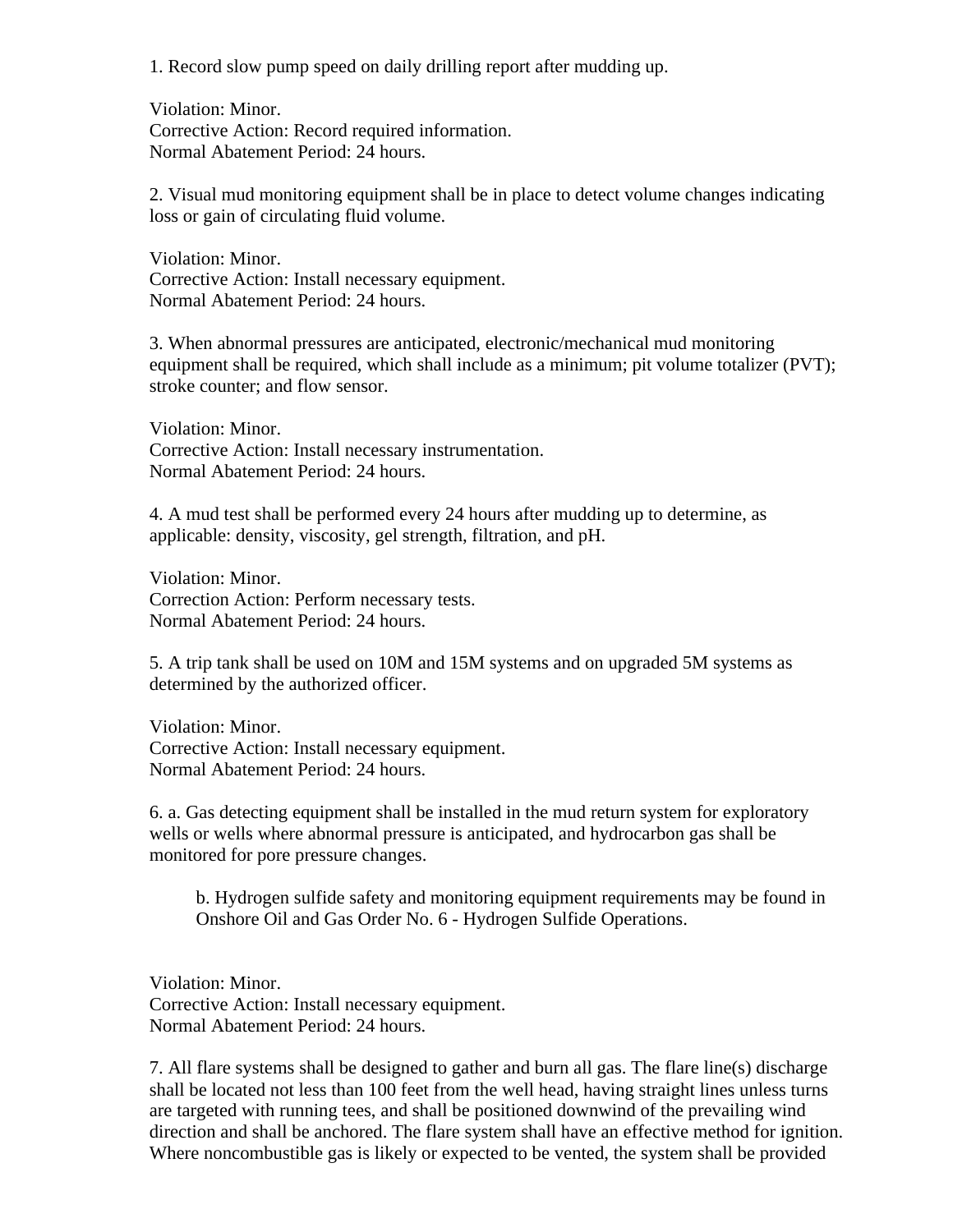supplemental fuel for ignition and to maintain a continuous flare.

Violation: Major. Corrective Action: Install equipment as specified. Normal Abatement Period: 24 Hours.

8. A mud-gas separator (gas buster) shall be installed and operable for all systems of 10M or greater and for any system where abnormal pressure is anticipated beginning at a point at least 500 feet above any anticipated hydrocarbon zone of interest.

Violation: Minor. Corrective Action: Install required equipment. Normal Abatement Period: Prompt correction required.

[54 FR 39528, Sept. 27, 1989, further amended at 57 FR 3026, Jan.27, 1992]

# **D. Drill Stem Testing Requirements**

Initial opening of drill stem test tools shall be restricted to daylight hours unless specific approval to start during other hours is obtained from the authorized officer. However, DSTs may be allowed to continue at night if the test was initiated during daylight hours and the rate of flow is stabilized and if adequate lighting is available (i.e., lighting which is adequate for visibility and vapor-proof for safe operations). Packers can be released, but tripping shall not begin before daylight, unless prior approval is obtained from the authorized officer. Closed chamber DSTs may be accomplished day or night.

Minimum Standards for Drill Stem Testing.

1. A DST that flows to the surface with evidence of hydrocarbons shall be eitherreversed out of the testing string under controlled surface conditions or displaced into the formation prior to pulling the test tool. This would involve providing some means forreserve circulation.

Violation: Major.

Corrective Action: Contingent on circumstances and as specified by the authorizedofficer. Normal Abatement Period: Prompt correction required.

2. Separation equipment required for the anticipated recovery shall be properly installed before a test starts.

Violation: Major. Corrective Action: Install required equipment. Normal Abatement Period: Prompt correction required.

> 3. All engines within 100 feet of the wellbore that are required to "run" during the test shall have spark arresters or water cooled exhausts.

Violation: Major. Corrective Action: Contingent on circumstances and as specified by the authorized officer. Normal Abatement Period: Prompt correction required.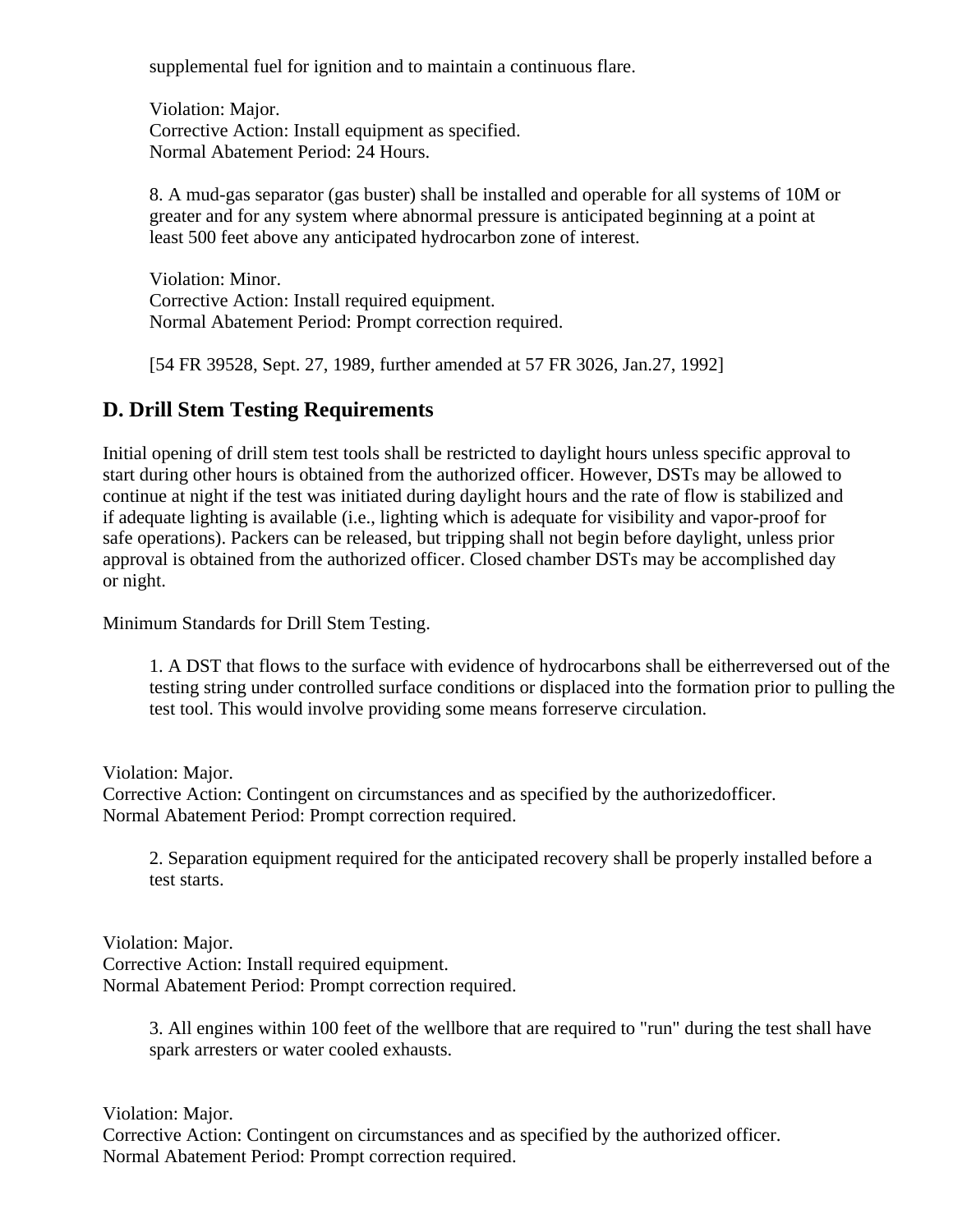# **E. Special Drilling Operations**

1. In addition to the equipment already specified elsewhere in this onshore order, the following equipment shall be in place and operational during air/gas drilling:

- Properly lubricated and maintained rotating head\*

- Spark arresters on engines or water cooled exhaust\*

- Blooie line discharge 100 feet from well bore and securely anchored

- Straight run on blooie line unless otherwise approved

- Deduster equipment\*

- All cuttings and circulating medium shall be directed into a reserve or blooie pit\*

- Float valve above bit\*

- Automatic igniter or continuous pilot light on the blooie line\*

- Compressors located in the opposite direction from the blooie line a minimum of 100 feet from the well bore

- Mud circulating equipment, water, and mud materials (does not have to be premixed) sufficient to maintain the capacity of the hole and circulating tanks or pits

Violation: Minor (unless marked by an asterisk).

Corrective Action: Install the equipment as specified.

Normal Abatement Period: 24 hours.

\*Violation: Major.

Corrective Action: Install the equipment as specified.

Normal Abatement Period: Prompt correction required.

2. Hydrogen sulphide operation is specifically addressed under Onshore Oil and Gas Order No. 6.

# **F. Surface Use**

Onshore Oil and Gas Order No. 1 specifically addresses surface use. That Order provides for safe operations, adequate protection of surface resources and uses, and other environmental components. The operator/lessee is responsible for, and liable for, all building, construction, and operating activities and subcontracting activies conducted in association with the APD. Requirements and special stipulations for surface use are contained in or attached to the approved APD.

Minimum Standards and Enforcement Provisions for Surface Use.

The requirements and stipulations of approval shall be strictly adhered to by the operator/lessee and any contractors. Violation: If a violation is identified by the authorized officer he shall dtermine wherther it is major or minor, considering the definitions in 43 CFR 3160.0-5, and shall specify the appropriate corrective action and abatement period.

# **G. Drilling Abandonment Requirements**

The following standards apply to the abandonment of newly drilled dry or non- productive wells in accordance with 43 CFR 3162.3-4 and section V of Onshore Oil and Gas Order No. 1. Approval shall be obtained prior to the commencement of abandonment. All formations bearing usable-quality water, oil, gas, or geothermal resources, and/or a prospectively valuable deposit of minerals shall be protected. Approval may be given orally by the authorized officer before abandonment operations are initiated. This oral request and approval shall be followed by a written notice of intent to abandon filed not later than the fifth business day following oral approval. Failure to obtain approval prior to commencement of abandonment operations shall result in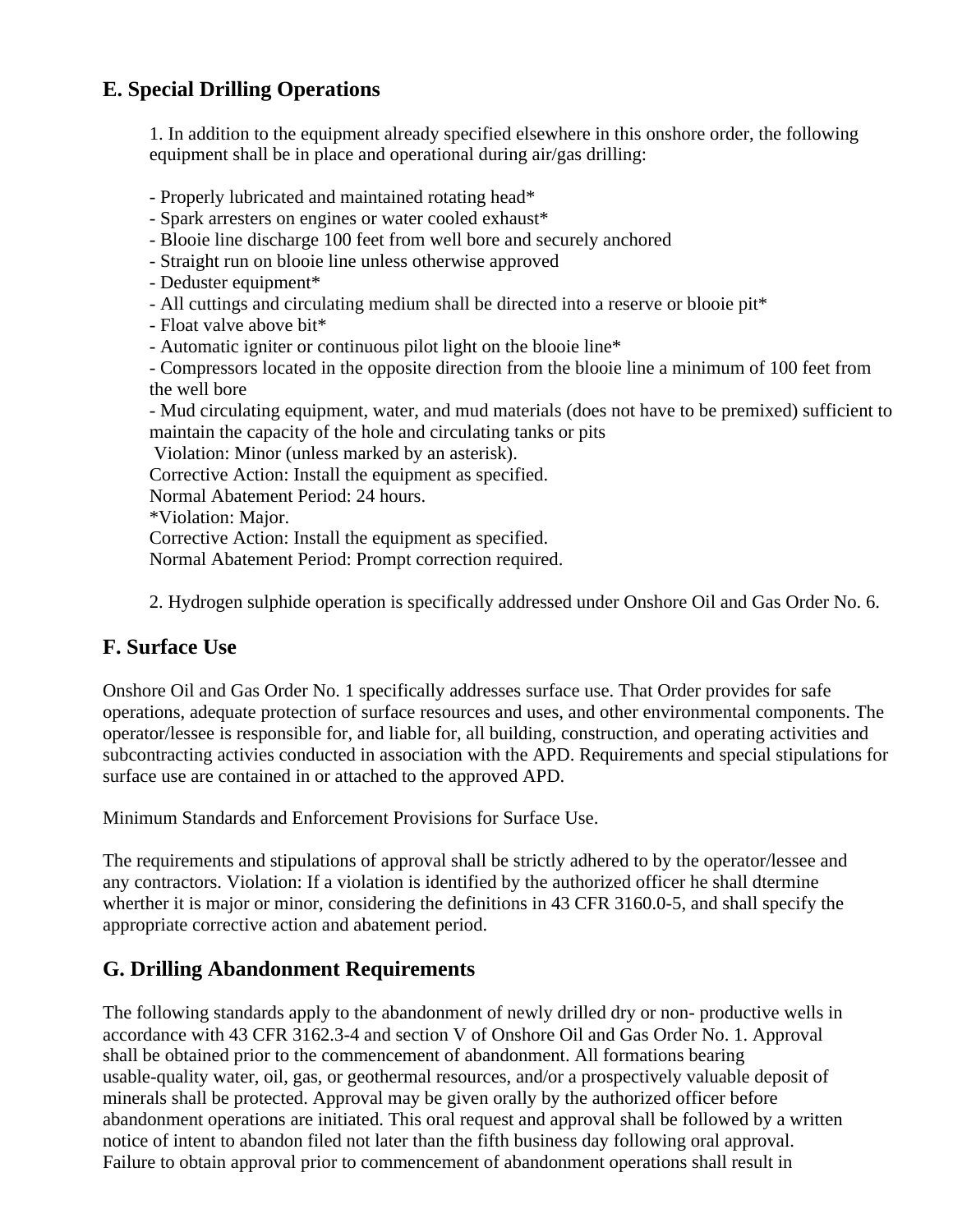immediate assessment of under 43 CFR 3163.1(b)(3). The hole shall be in static condition at the time any plugs are placed (this does not pertain to plugging lost circulation zones). Within 30 days of completion of abandonment, a subsequent report of a abandonment shall be filed. Plugging design for an abandonment hole shall include the following:

# 1. Open Hole.

i. A cement plug shall be placed to extend at least 50 feet below the bottom (except as limited by total depth (TD) or plugged back total depth (PBTD)), to 50 feet above the top of:

a. Any zone encountered during which contains fluid or gas with a potential to migrate;

b. Any prospectively valuable deposit of minerals.

ii. All cement plugs, except the surface plug, shall have sufficient slurry volume to fill 100 feet of the hole, plus an additional 10 percent of slurry for each 1,000 feet of depth.

iii. No plug, except the surface plug, shall be less than 25 sacks without receiving specific approval from the authorized officer.

iv. Extremely thick sections of single formation may be secured by placing 100-foot plugs across the top and bottom of the formation, and in accordance with item ii hereof. v. In the absence of productive zones or prospectively valuable deposits of minerals which otherwise require placemnt of cement plugs, long sections of open hole shall be plugged at least every 3,000 feet. Such plugs shall be placed across in-gauge sections of the hole, unless otherwise approved by the authoriuzed officer.

2. Cased Hole. A cement plug shall be placed opposite all open perforation and extend to a minimum of 50 feet below (except as limited by TD or PBTD) to 50 feet above the perforated interval. All cement plugs, except the surface plug, shall have sufficient slurry volume to fill 100 feet of hole, plus an additional 10 percent of slurry for each 1,000 feet of depth. In lieu of the cement plug, a bridge plug is acceptable, provided:

i. The bridge plug is set within 50 feet to 100 feet above the open perforations;

ii. The perforations are isolated from any open hole below; and

iii. The bridge plug is capped with 50 feet of coment. If a bailer is used to cap this plug, 35 feet of cement shall be sufficient.

3. Casing Removed from Hole. If any casing is cut and recovered, a cement plug shall be placed to extend at least 50 feet above and below the stub. The exposed hole resulting from the casing removal shall be secured as required in items 1i and 1ii hereof.

4. An additional cement plug placed to extend a minimum of 50 feet above and below the shoe of the surface casing for intermediate string, as appropriate).

5. Annular Space. No annular space that extends to the surface shall be left open to the drilled hole below. If this condition exists, a minimum of the top 50 feet of annulus shall be plugged with cement.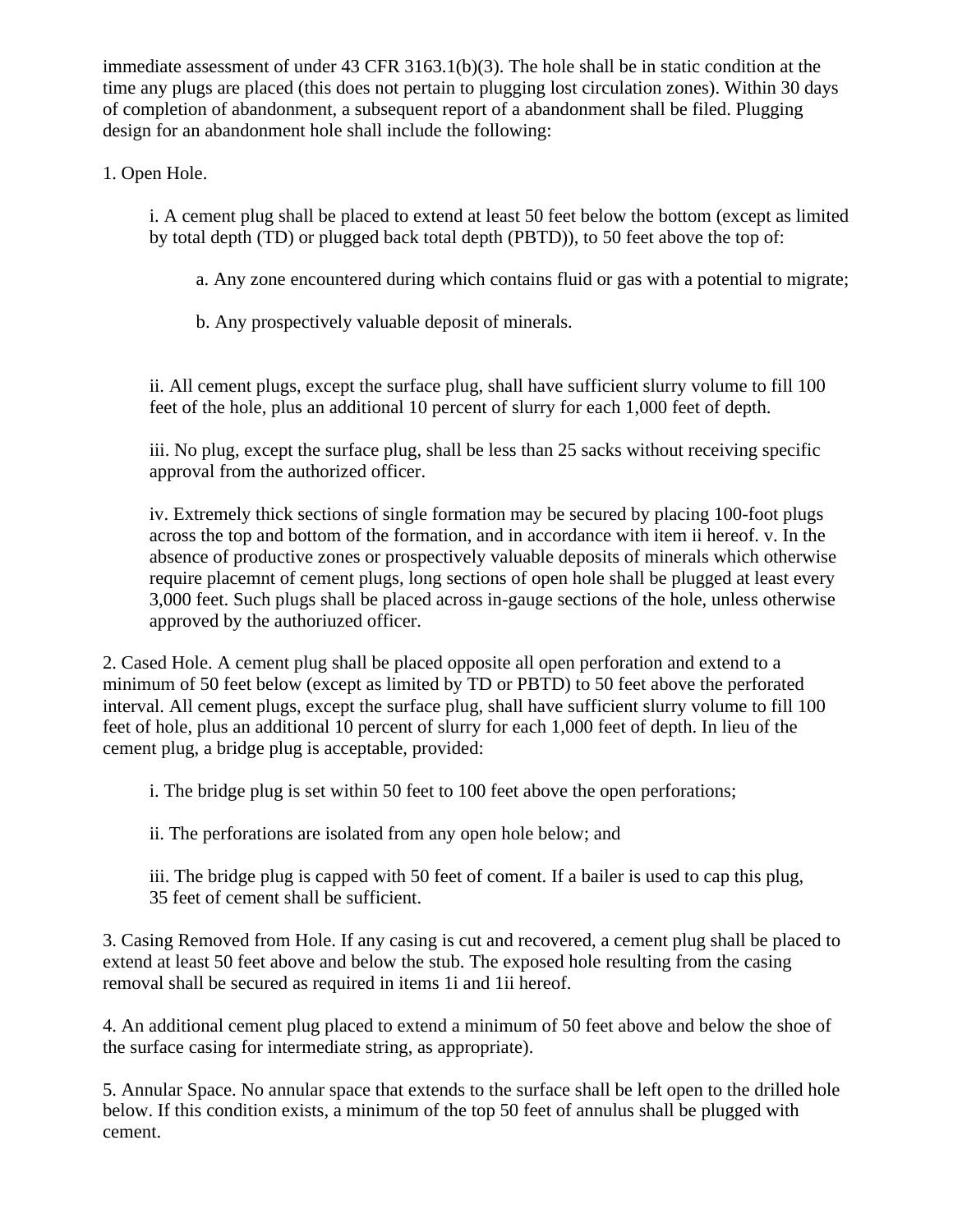6. Isolating Medium. Any cement plug which is the only isolating medium for a usable water interval or a zone containg a prspectively valuable deposit of minerals shall be testedby tagging with the drill string. Any plugs placed where the fluid level will not remain static also shall be tested by either tagging the plug with the working pipe string, or pressuring to a minimum pump (surface) pressure of 1,000 psi, with no more than a 10 percent drop during a 15-minute period (cased hole only). If the integrity of any other plug is questionable, or if the authorized officer has specific concerns for which he/she orders a plug to be tested, it shall be tested in the same manner.

7. Silica Sand or Silica Flour. Silica sand or silica flour shall be added to cement exposed to bottom hole static temperatures above 230  $\phi$ F to prevent heat degradation of the cement.

8. Surface Plug. A cement plug of at least 50 feet shall be placed across all annuluses. The top of this plug shall be placed as near the eventual casing cutoff point as possible.

9. Mud. Each of the intervals between plugs shall be filled with mud of suffcient density to exert hydrostatic pressure exceeding the greatest formation pressure encountered while drilling such interval. In the absense of other information at the time plugging is approved, a minimum mud weight of 9 pounds per gallon shall be specified.

10. Surface Cap. All casing shall be cut-off at the base of the cellar or 3 feet below final restored ground level (whichever is deeper). The well bore shall then be covered with a metal plate at least 1/4 inch thick and welded in place, or a 4-inch pipe, 10-feet in length, 4 feet above ground and embedded in cement as specified by the authorizedofficer. The well location and identity shall be permanently inscribed. A weep hole shall be left if a metal plate is welded in place.

11. The cellar shall be filled with suitable material as specified by the authorized officer and the surface restored in accordancxe with the instructions of the authorized officer.

Minimum Standard

All plugging orders shall be strictly adhered to.

Violation: Major. Corrective Action: Contingent upon circumstances. Normal Abatement Period: Prompt correction required.

[54 FR 39528, Sept. 27, 1989]

# **IV. Variances From Minimum Standard**

An operator may request the authorized officer to approve a variance from any ofthe minimum standards prescribed in section III hereof. All such request shall be submitted in writing to the appropriate authorized officer and provide information as to the circumstances which warrant approval of the variance(s) requested and the proposed alternative methods by which the related minimum standard(s) are to be satisfied. The authorized officer, afterconsidering all relevant factors, if appropriate, may approve the requested variance(s) if it is determined that the proposed alternative(s) meet or exceed the objectives of the applicable minimum standard(s).

Emergency or other situations of an immediate nature that could not be reasonably forseen at the time of APD approval may recieve oral approval. However, such requests shall be followed up by a written notice filed not later than the fifth business day following oral approval.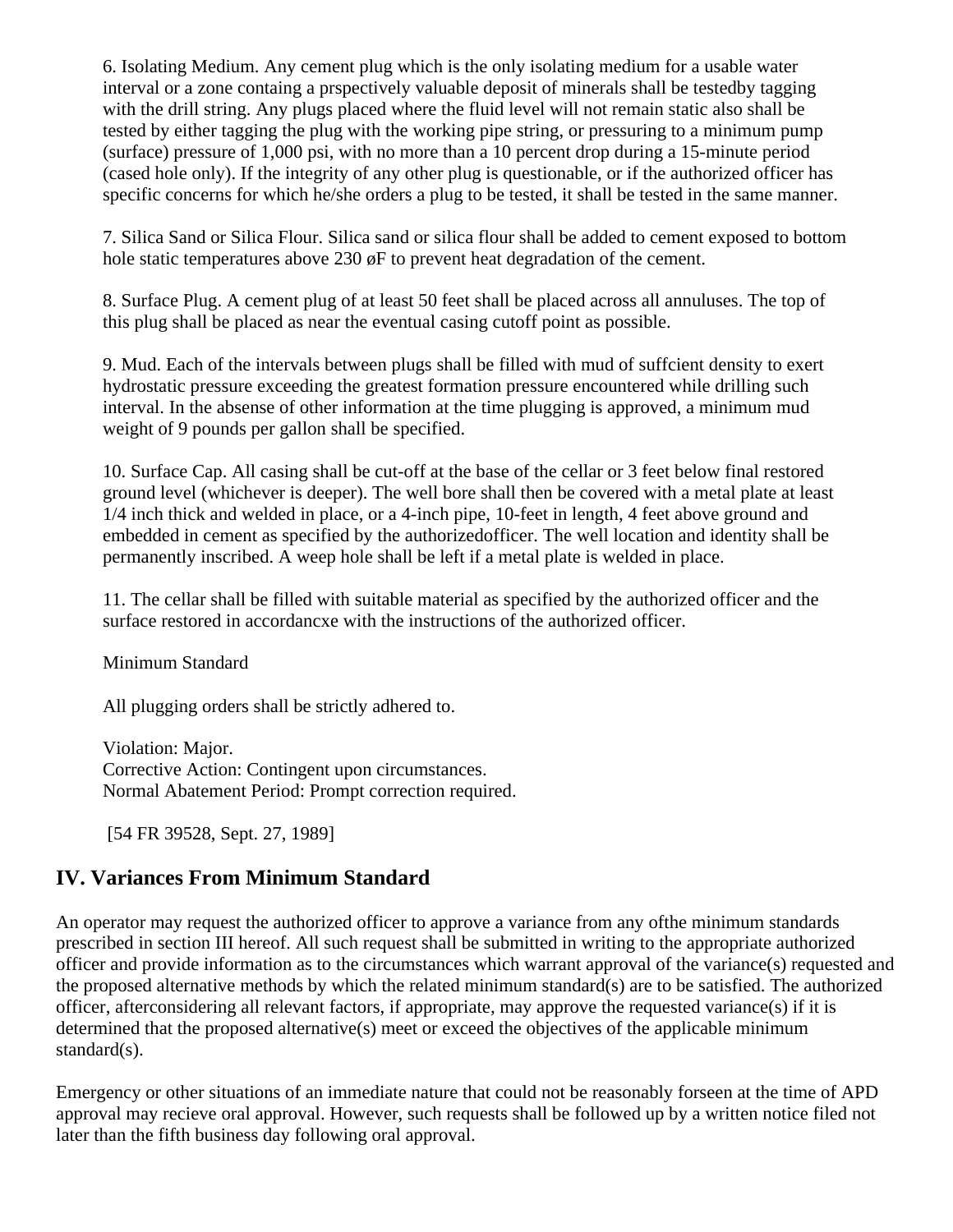# **ATTACHMENTS**

I. Diagrams of Choke Manifold Equipment

II. Sections from 43 Subparts [3163](http://www.mt.blm.gov/oilgas/policy/3163.pdf) and 3165 (Not included in Federal Register Publication)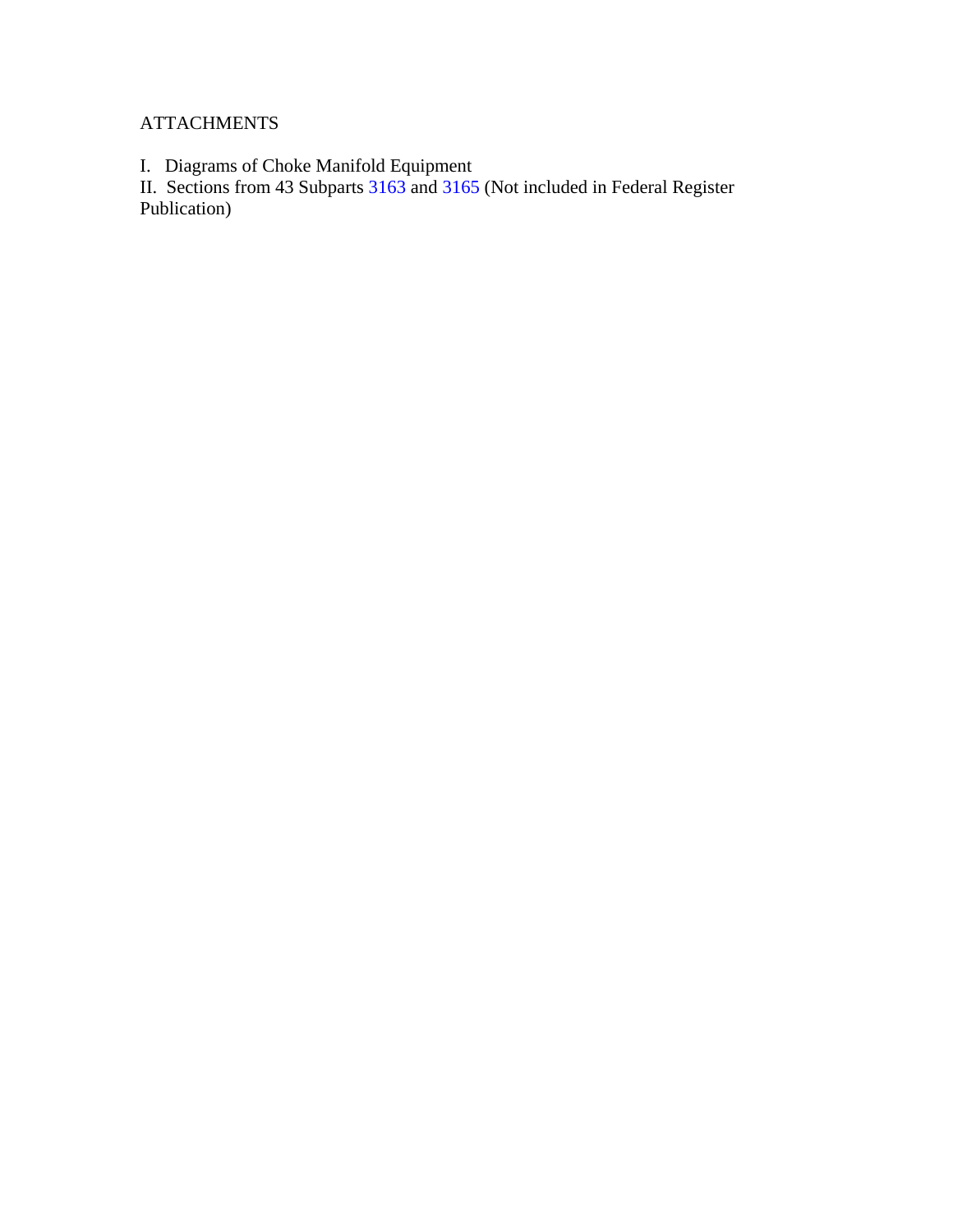

# 2M CHOKE MANIFOLD EQUIPMENT - CONFIGURATION OF CHOKES MAY VARY



3M CHOKE MANIFOLD EQUIPMENT - CONFIGURATION OF CHOKES MAY VARY  $\,$  [54 FR 39528, Sept. 27, 1989]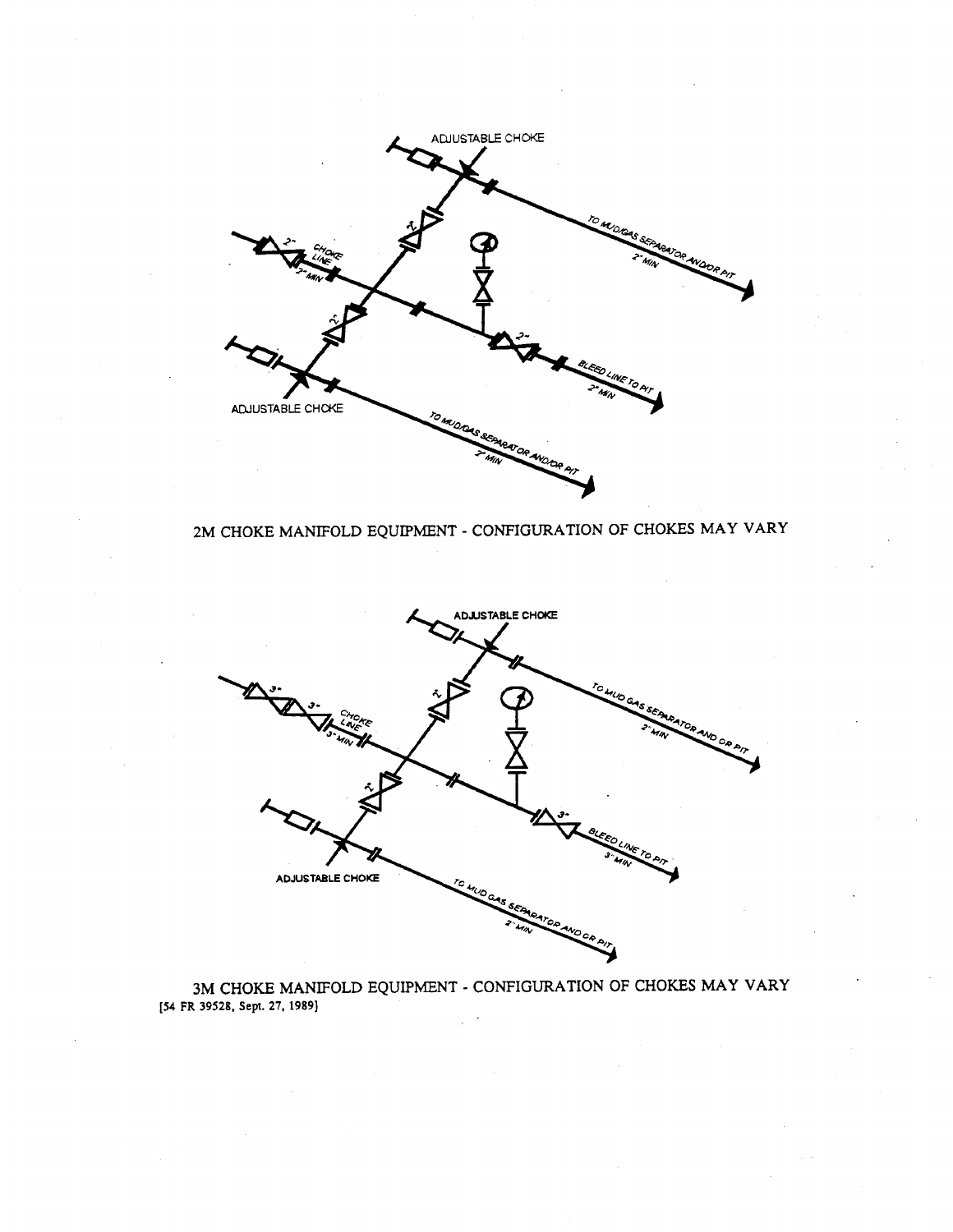

# 5M CHOKE MANIFOLD EQUIPMENT - CONFIGURATION OF CHOKES MAY VARY

Although not required for any of the choke manifold systems, buffer tanks are sometimes installed downstream of the choke assemblies for the purpose of manifolding the bleed lines together. When buffer tanks are employed, valves shall be installed upstream to isolate a failure or malfunction without interrupting flow control. Though not shown on 2M, 3M, 10M, OR 15M drawings, it would also be applicable to those situations.

[54 FR 39528, Sept. 27, 1989]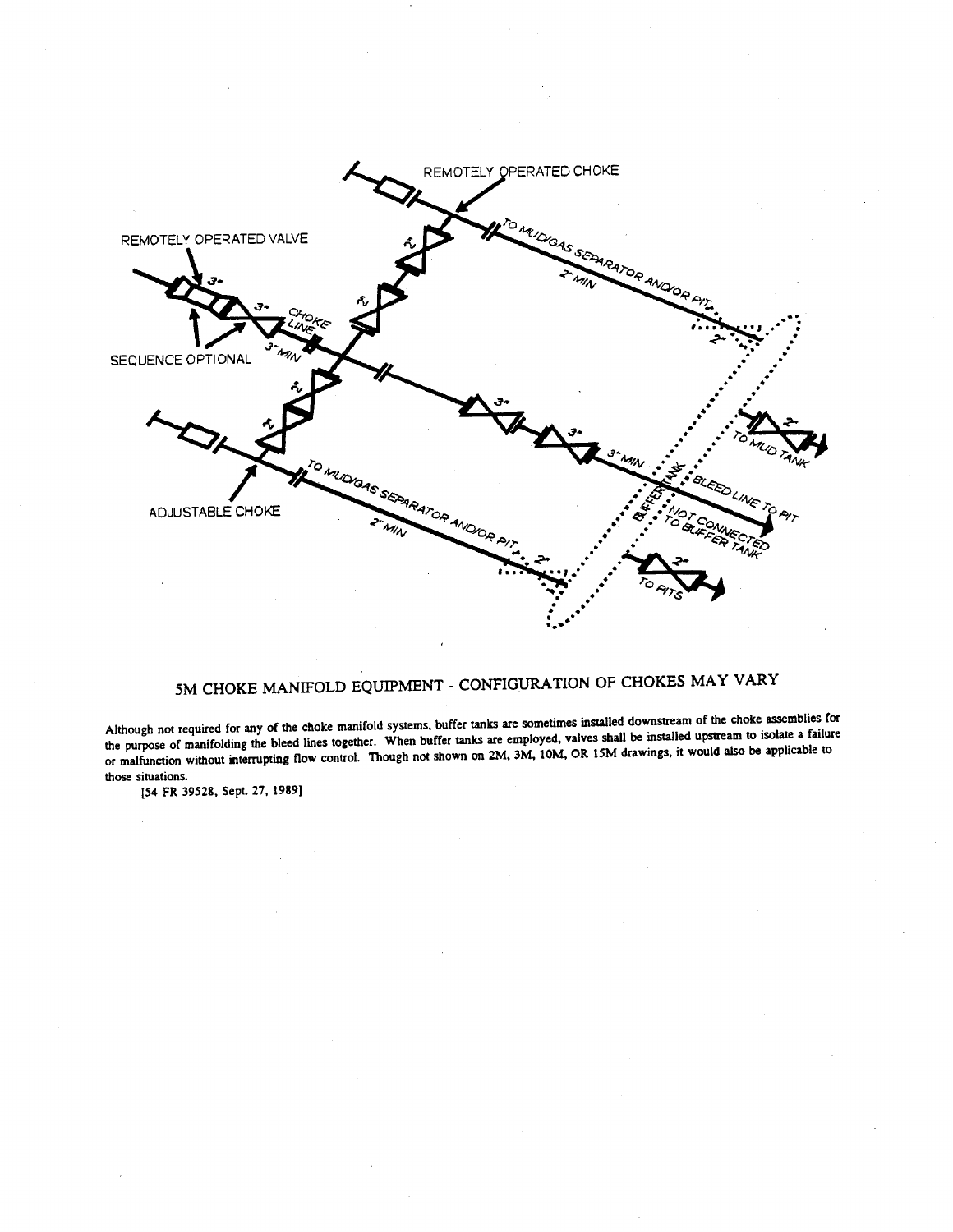

10M AND 15M CHOKE MANIFOLD EQUIPMENT - CONFIGURATION OF CHOKES MAY VARY [53 FR 49661, Dec. 9, 1988 and 54 FR 39528, Sept. 27, 1989]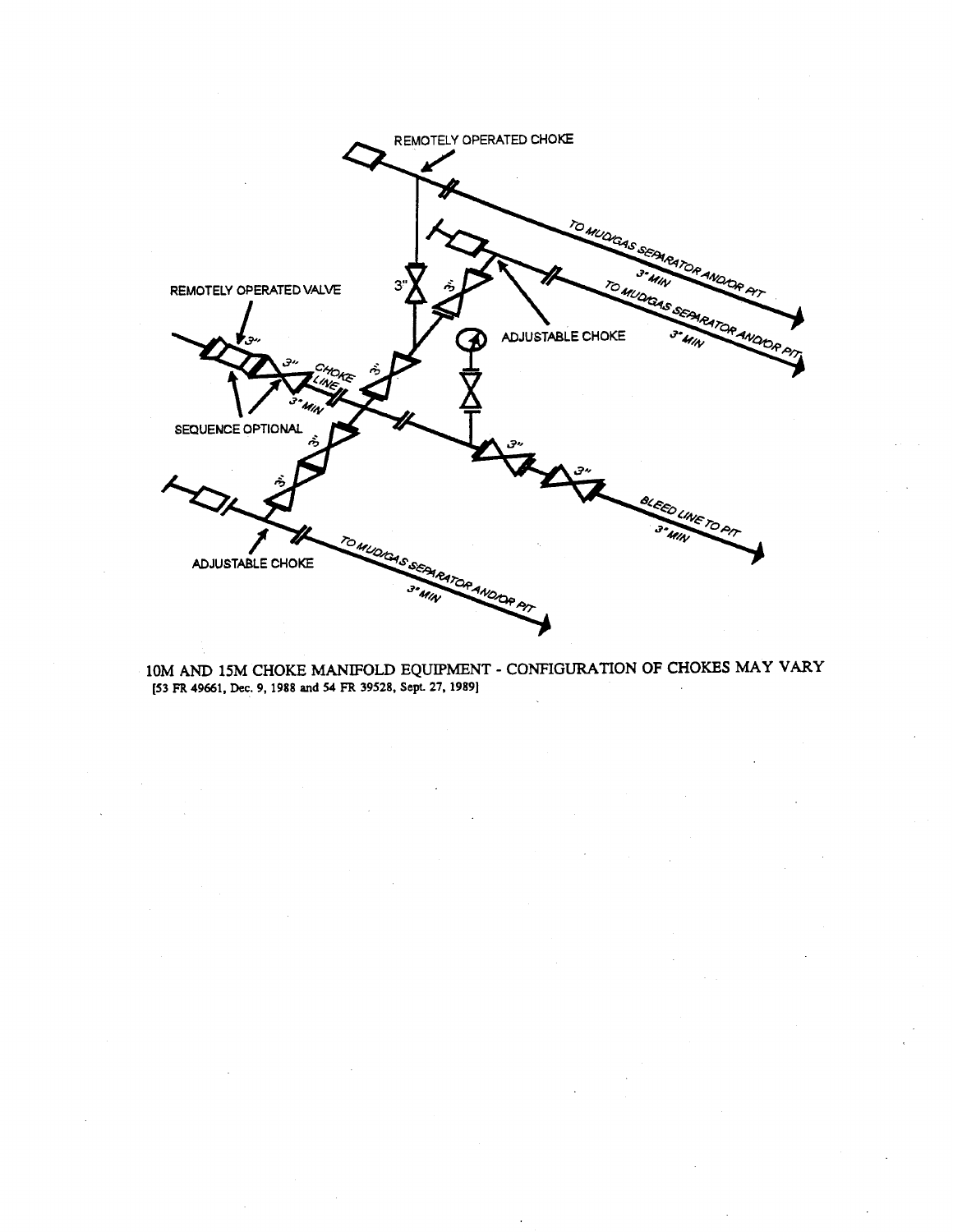

# 2M CHOKE MANIFOLD EQUIPMENT - CONFIGURATION OF CHOKES MAY VARY



3M CHOKE MANIFOLD EQUIPMENT - CONFIGURATION OF CHOKES MAY VARY  $\,$  [54 FR 39528, Sept. 27, 1989]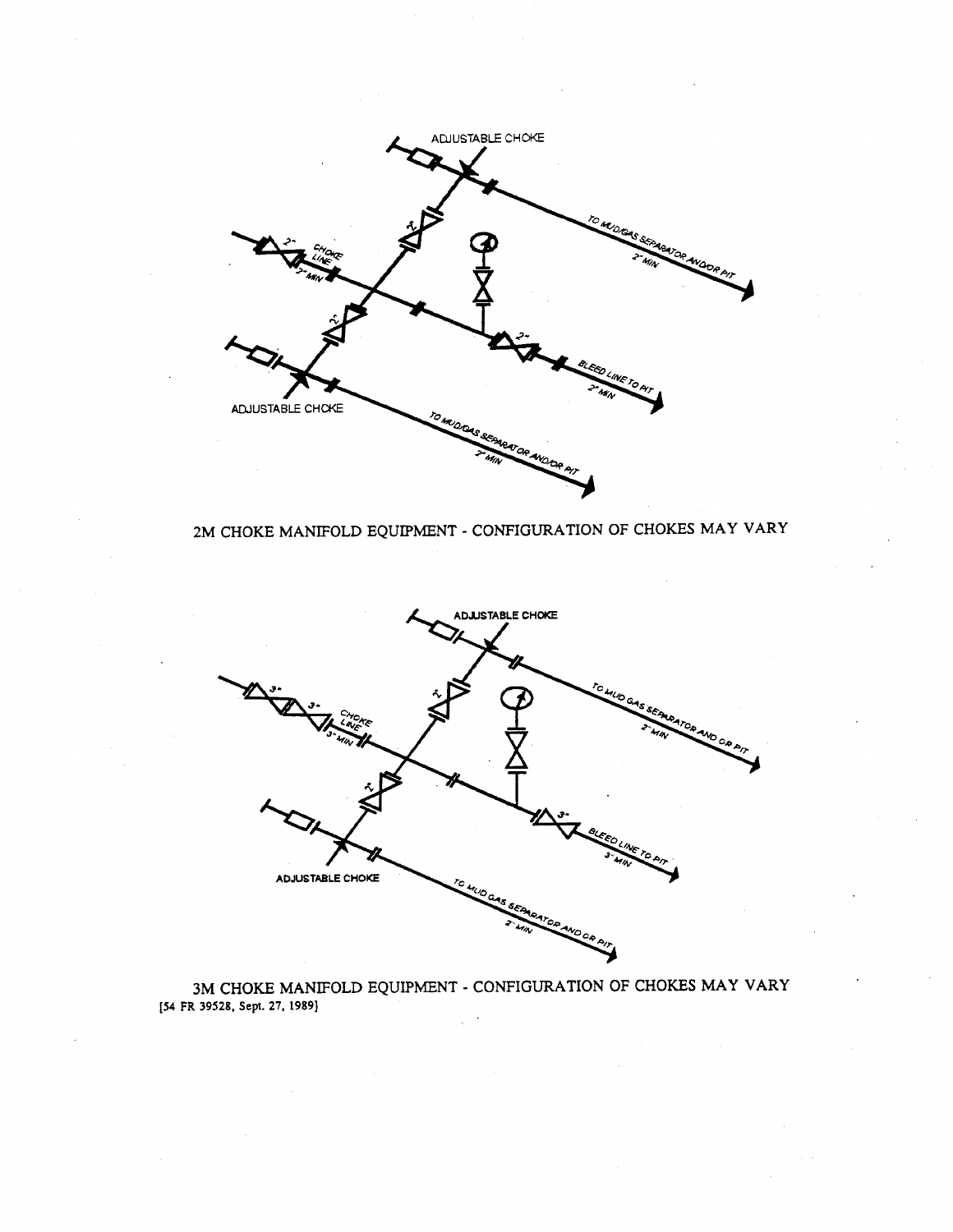

# 5M CHOKE MANIFOLD EQUIPMENT - CONFIGURATION OF CHOKES MAY VARY

Although not required for any of the choke manifold systems, buffer tanks are sometimes installed downstream of the choke assemblies for the purpose of manifolding the bleed lines together. When buffer tanks are employed, valves shall be installed upstream to isolate a failure or malfunction without interrupting flow control. Though not shown on 2M, 3M, 10M, OR 15M drawings, it would also be applicable to those situations.

[54 FR 39528, Sept. 27, 1989]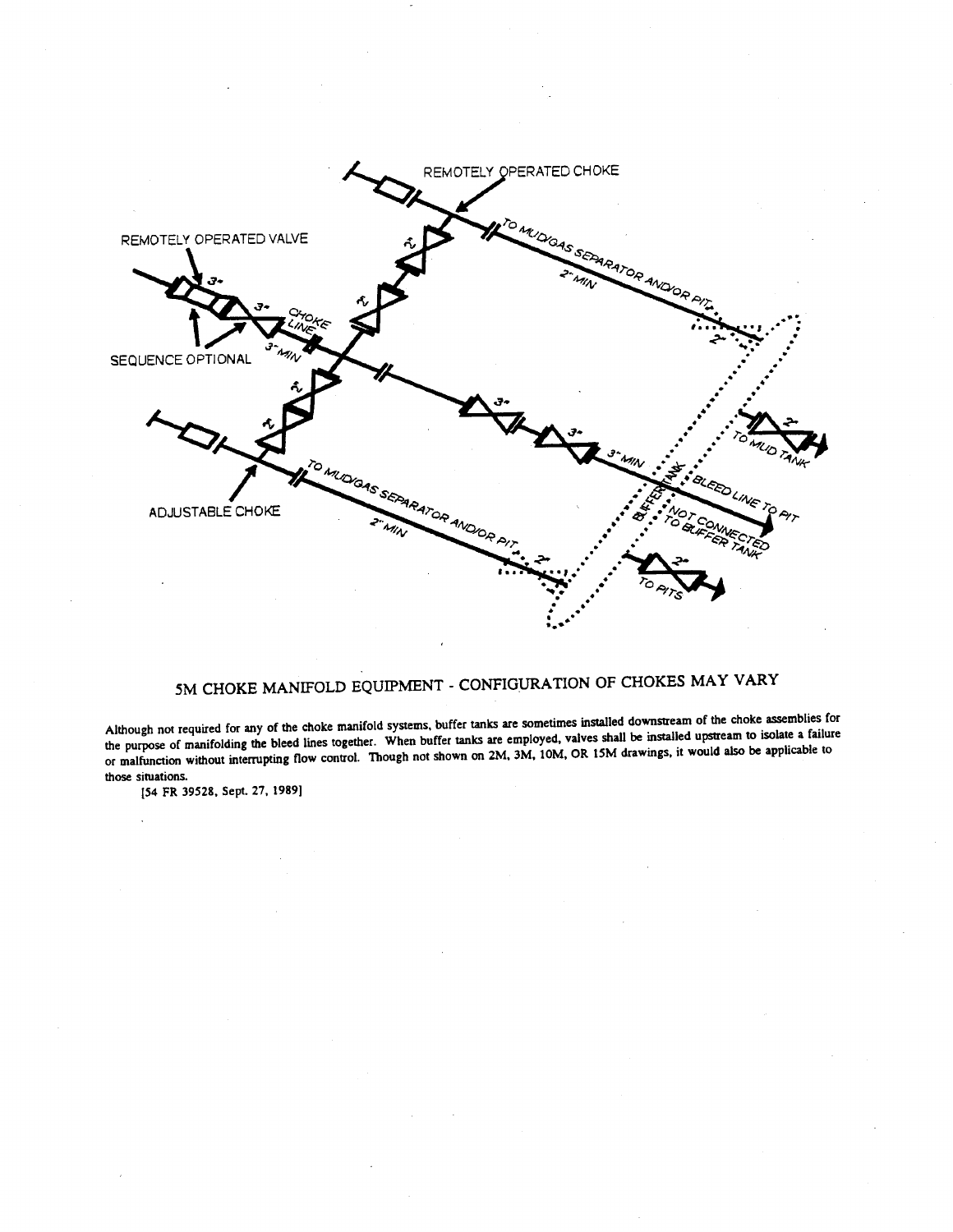

10M AND 15M CHOKE MANIFOLD EQUIPMENT - CONFIGURATION OF CHOKES MAY VARY [53 FR 49661, Dec. 9, 1988 and 54 FR 39528, Sept. 27, 1989]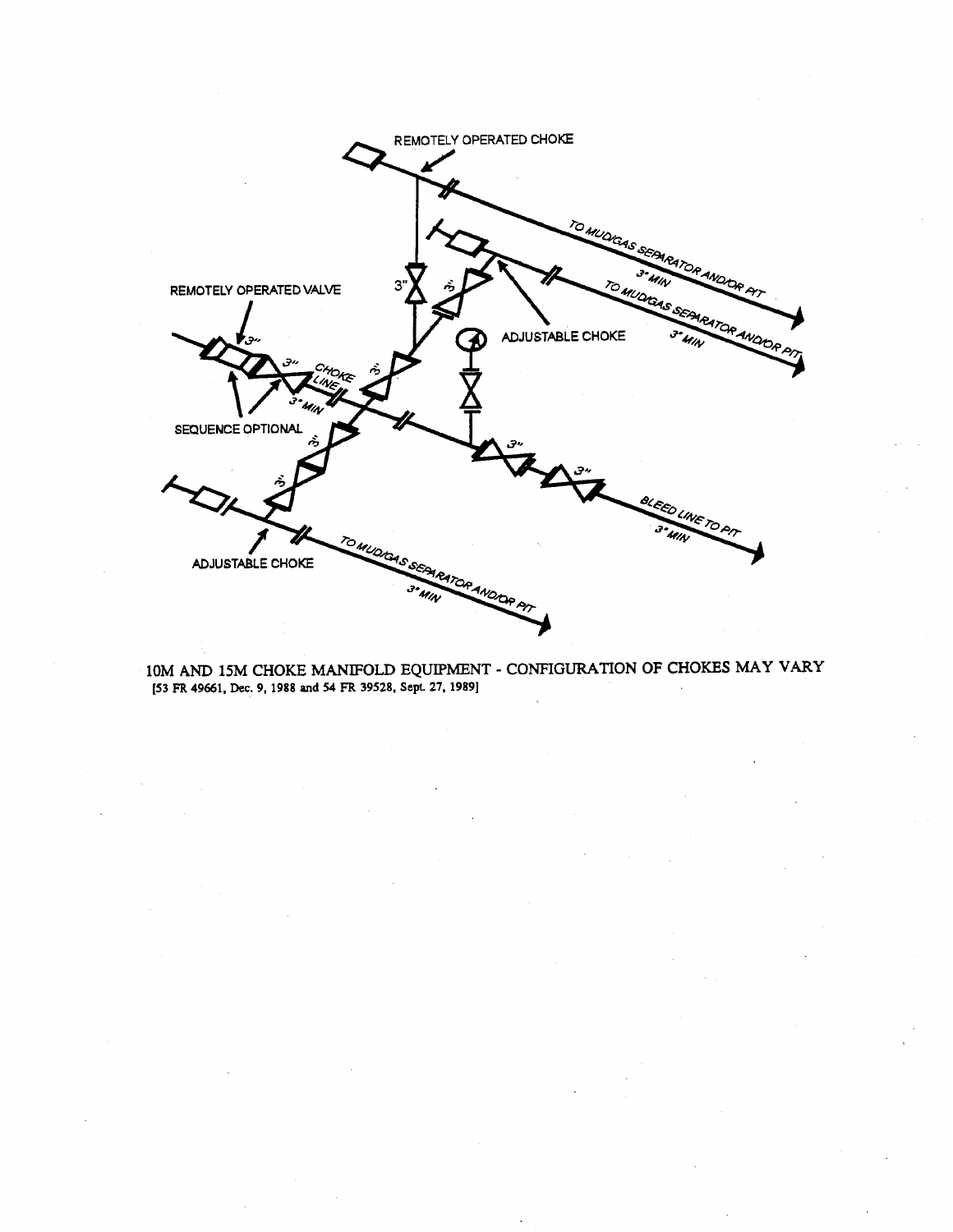#### **Bureau of Land Management, Interior § 3163.1**

which it is subject, along with the location of the plan.

[47 FR 47765, Oct. 27, 1982. Redesignated at 48 FR 36583–36586, Aug. 12, 1983, and amended at 52 FR 5392, Feb. 20, 1987. Redesignated at 53 FR 1218, Jan. 15, 1988; 53 FR 24688, June 30, 1988]

#### **Subpart 3163—Noncompliance, Assessments, and Penalties**

#### **§ 3163.1 Remedies for acts of noncompliance.**

(a) Whenever an operating rights owner or operator fails or refuses to comply with the regulations in this part, the terms of any lease or permit, or the requirements of any notice or order, the authorized officer shall notify the operating rights owner or operator, as appropriate, in writing of the violation or default. Such notice shall also set forth a reasonable abatement period:

(1) If the violation or default is not corrected within the time allowed, the authorized officer may subject the operating rights owner or operator, as appropriate, to an assessment of not more than \$500 per day for each day nonabatement continues where the violation or default is deemed a major violation;

(2) Where noncompliance involves a minor violation, the authorized officer may subject the operating rights owner or operator, as appropriate, to an assessment of \$250 for failure to abate the violation or correct the default within the time allowed;

(3) When necessary for compliance, or where operations have been commenced without approval, or where continued operations could result in immediate, substantial, and adverse impacts on public health and safety, the environment, production accountability, or royalty income, the authorized officer may shut down operations. Immediate shut-in action may be taken where operations are initiated and conducted without prior approval, or where continued operations could result in immediate, substantial, and adverse impacts on public health and safety, the environment, production accountability, or royalty income. Shut-in actions for other situations

may be taken only after due notice, in writing, has been given;

(4) When necessary for compliance, the authorized officer may enter upon a lease and perform, or have performed, at the sole risk and expense of the operator, operations that the operator fails to perform when directed in writing by the authorized officer. Appropriate charges shall include the actual cost of performance, plus an additional 25 percent of such amount to compensate the United States for administrative costs. The operator shall be provided with a reasonable period of time either to take corrective action or to show why the lease should not be entered;

(5) Continued noncompliance may subject the lease to cancellation and forfeiture under the bond. The operator shall be provided with a reasonable period of time either to take corrective action or to show why the lease should not be recommended for cancellation;

(6) Where actual loss or damage has occurred as a result of the operator's noncompliance, the actual amount of such loss or damage shall be charged to the operator.

(b) Certain instances of noncompliance are violations of such a serious nature as to warrant the imposition of immediate assessments upon discovery. Upon discovery the following violations shall result in immediate assessments, which may be retroactive, in the following specified amounts per violation:

(1) For failure to install blowout preventer or other equivalent well control equipment, as required by the approved drilling plan, \$500 per day for each day that the violation existed, including days the violation existed prior to discovery, not to exceed \$5,000;

(2) For drilling without approval or for causing surface disturbance on Federal or Indian surface preliminary to drilling without approval, \$500 per day for each day that the violation existed, including days the violation existed prior to discovery, not to exceed \$5,000;

(3) For failure to obtain approval of a plan for well abandonment prior to commencement of such operations, \$500

(c) Assessments under paragraph  $(a)(1)$  of this section shall not exceed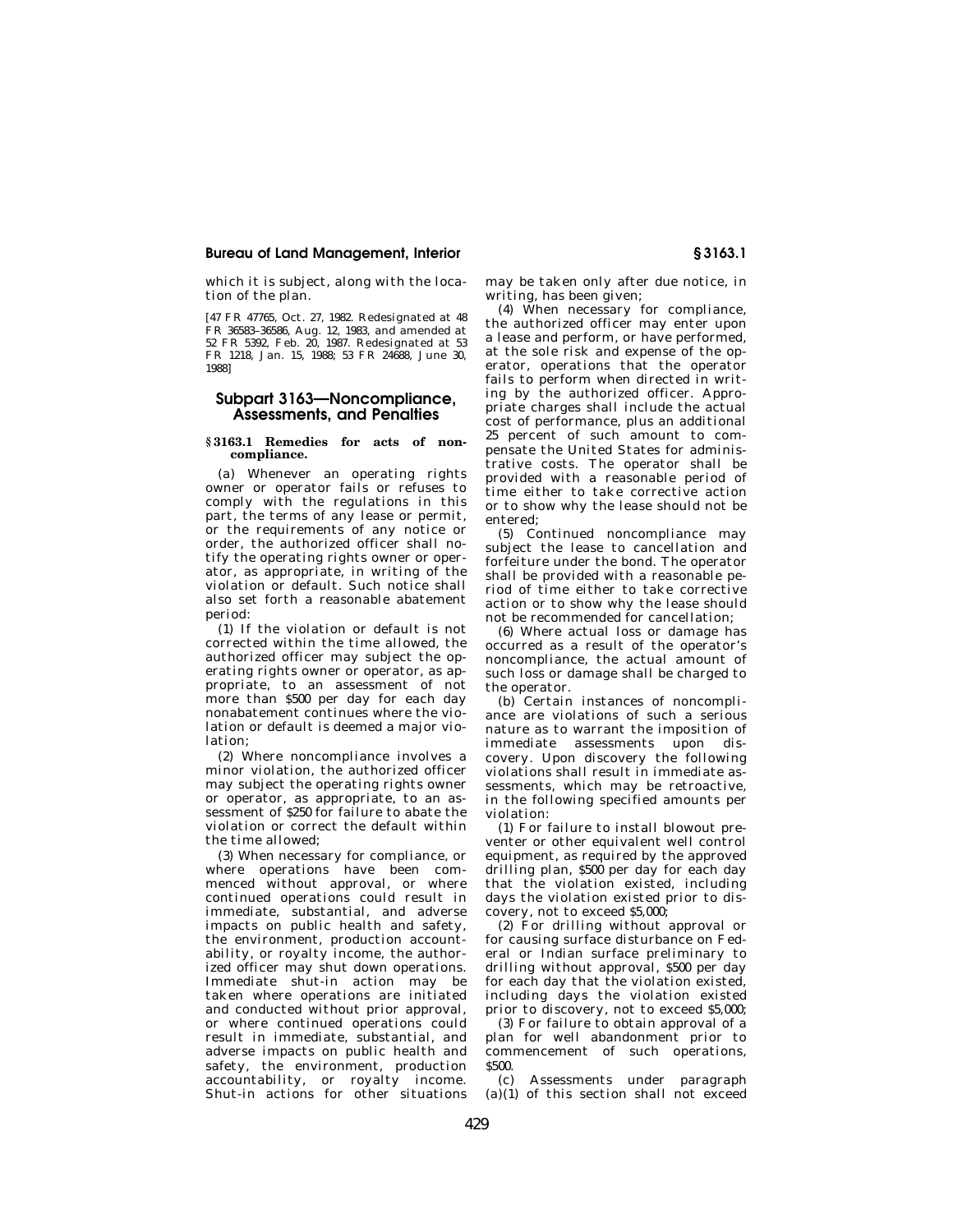\$1,000 per day, per operating rights owner or operator, per lease. Assessments under paragraph (a)(2) of this section shall not exceed a total of \$500 per operating rights owner or operator, per lease, per inspection.

(d) Continued noncompliance shall subject the operating rights owner or operator, as appropriate, to penalties described in §3163.2 of this title.

(e) On a case-by-case basis, the State Director may compromise or reduce assessments under this section. In compromising or reducing the amount of the assessment, the State Director shall state in the record the reasons for such determination.

[52 FR 5393, Feb. 20, 1987; 52 FR 10225, Mar. 31, 1987, as amended at 53 FR 17364, May 16, 1988; 53 FR 22847, June 17, 1988]

#### **§ 3163.2 Civil penalties.**

(a) Whenever an operating rights owner or operator, as appropriate, fails or refuses to comply with any applicable requirements of the Federal Oil and Gas Royalty Management Act, any mineral leasing law, any regulation thereunder, or the terms of any lease or permit issued thereunder, the authorized officer shall notify the operating rights owner or operator, as appropriate, in writing of the violation, unless the violation was discovered and reported to the authorized officer by the liable person or the notice was previously issued under §3163.1 of this title. If the violation is not corrected within 20 days of such notice or report, or such longer time as the authorized officer may agree to in writing, the operating rights owner or operator, as appropriate, shall be liable for a civil penalty of up to \$500 per violation for each day such violation continues, dating from the date of such notice or report. Any amount imposed and paid as assessments under the provisions of  $§3163.1(a)(1)$  of this title shall be deducted from penalties under this section.

(b) If the violation specified in paragraph (a) of this section is not corrected within 40 days of such notice or report, or a longer period as the authorized officer may agree to in writing, the operating rights owner or operator, as appropriate, shall be liable for a civil penalty of up to \$5,000 per viola-

**§ 3163.2 43 CFR Ch. II (10–1–03 Edition)**

tion for each day the violation continues, not to exceed a maximum of 60 days, dating from the date of such notice or report. Any amount imposed and paid as assessments under the provisions of §3163.1(a)(1) of this title shall be deducted from penalties under this section.

(c) In the event the authorized officer agrees to an abatement period of more than 20 days, the date of notice shall be deemed to be 20 days prior to the end of such longer abatement period for the purpose of civil penalty calculation.

(d) Whenever a transporter fails to permit inspection for proper documentation by any authorized representative, as provided in  $§3162.7-1(c)$ of this title, the transporter shall be liable for a civil penalty of up to \$500 per day for the violation, not to exceed a maximum of 20 days, dating from the date of notice of the failure to permit inspection and continuing until the proper documentation is provided.

(e) Any person shall be liable for a civil penalty of up to \$10,000 per violation for each day such violation continues, not to exceed a maximum of 20 days if he/she:

(1) Fails or refuses to permit lawful entry or inspection authorized by §3162.1(b) of this title; or

(2) Knowingly or willfully fails to notify the authorized officer by letter or Sundry Notice, Form 3160–5 or orally to be followed by a letter or Sundry Notice, not later than the 5th business day after any well begins production on which royalty is due, or resumes production in the case of a well which has been off of production for more than 90 days, from a well located on a lease site, or allocated to a lease site, of the date on which such production began or resumed.

(f) Any person shall be liable for a civil penalty of up to \$25,000 per violation for each day such violation continues, not to exceed a maximum of 20 days if he/she:

(1) Knowingly or willfully prepares, maintains or submits false, inaccurate or misleading reports, notices, affidavits, records, data or other written information required by this part; or

(2) Knowingly or willfully takes or removes, transports, uses or diverts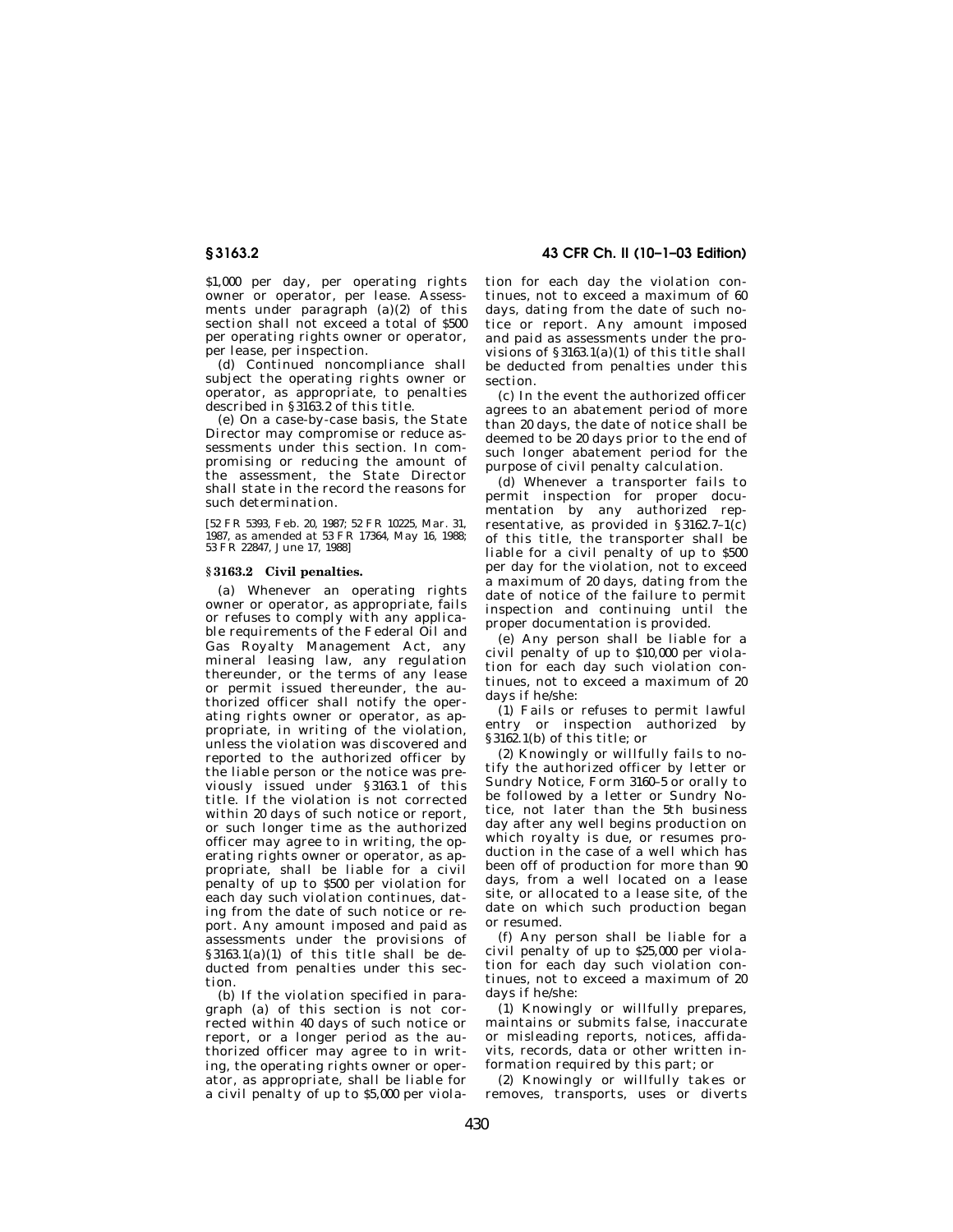#### **Bureau of Land Management, Interior § 3163.4**

any oil or gas from any Federal or Indian lease site without having valid legal authority to do so; or

(3) Purchases, accepts, sells, transports or conveys to another any oil or gas knowing or having reason to know that such oil or gas was stolen or unlawfully removed or diverted from a Federal or Indian lease site.

(g) Determinations of Penalty Amounts for this section are as follows:

(1) For major violations, all initial proposed penalties shall be at the maximum rate provided in paragraphs (a), (b), and (d) through (f) of this section, i.e., in paragraph (a) of this section, the initial proposed penalty for a major violation shall be at the rate of \$500 per day through the 40th day of a noncompliance beginning after service of notice, and in paragraph (b) of this section, \$5,000 per day for each day the violation remains uncorrected after the date of notice or report of the violation. Such penalties shall not exceed a rate of \$1,000 per day, per operating rights owner or operator, per lease under paragraph (a) of this section or \$10,000 per day, per operating rights owner or operator, per lease under paragraph (b) of this section. For paragraphs (d) through (f) of this section, the rate shall be \$500, \$10,000, and \$25,000, respectively.

(2) For minor violations, no penalty under paragraph (a) of this section shall be assessed unless:

(i) The operating rights owner or operator, as appropriate, has been notified of the violation in writing and did not correct the violation within the time allowed; and

(ii) The operating rights owner or operator, as appropriate, has been assessed \$250 under §3163.1 of this title and a second notice has been issued giving an abatement period of not less than 20 days; and

(iii) The noncompliance was not abated within the time allowed by the second notice. The initial proposed penalty for a minor violation under paragraph (a) of this section shall be at the rate of \$50 per day beginning with the date of the second notice. Under paragraph (b) of this section, the penalty shall be at a daily rate of \$500. Such penalties shall not exceed a rate

of \$100 per day, per operating rights owner or operator, per lease under paragraph (a) of this section, of \$1,000 per day, per operating rights owner or operator, per lease under paragraph (b) of this section.

(h) On a case-by-case basis, the Secretary may compromise or reduce civil penalties under this section. In compromising or reducing the amount of a civil penalty, the Secretary shall state on the record the reasons for such determination.

(i) Civil penalties provided by this section shall be supplemental to, and not in derogation of, any other penalties or assessments for noncompliance in any other provision of law, except as provided in paragraphs (a) and (b) of this section.

(j) If the violation continues beyond the 60-day maximum specified in paragraph (b) of this section or beyond the 20 day maximum specified in paragraphs (e) and (f) of this section, lease cancellation proceedings shall be initiated under either Title 43 or Title 25 of the Code of Federal Regulations.

(k) If the violation continues beyond the 20-day maximum specified in paragraph (d) of this section, the authorized officer shall revoke the transporter's authority to remove crude oil or other liquid hydrocarbons from any Federal or Indian lease under the authority of that authorized officer or to remove any crude oil or liquid hydrocarbons allocation to such lease site. This revocation of the transporter's authority shall continue until compliance is achieved and related penalty paid.

[52 FR 5393, Feb. 20, 1987; 52 FR 10225, Mar. 31, 1987, as amended at 53 FR 17364, May 16, 1988]

#### **§ 3163.3 Criminal penalties.**

Any person who commits an act for which a civil penalty is provided in §3163.4–1(b)(6) of this title shall, upon conviction, be punished by a fine of not more than \$50,000 or by imprisonment for not more than 2 years or both.

[49 FR 37367, Sept. 21, 1984. Redesignated at 52 FR 5394, Feb 20, 1987]

#### **§ 3163.4 Failure to pay.**

If any person fails to pay an assessment or a civil penalty under §3163.1 or §3163.2 of this title after the order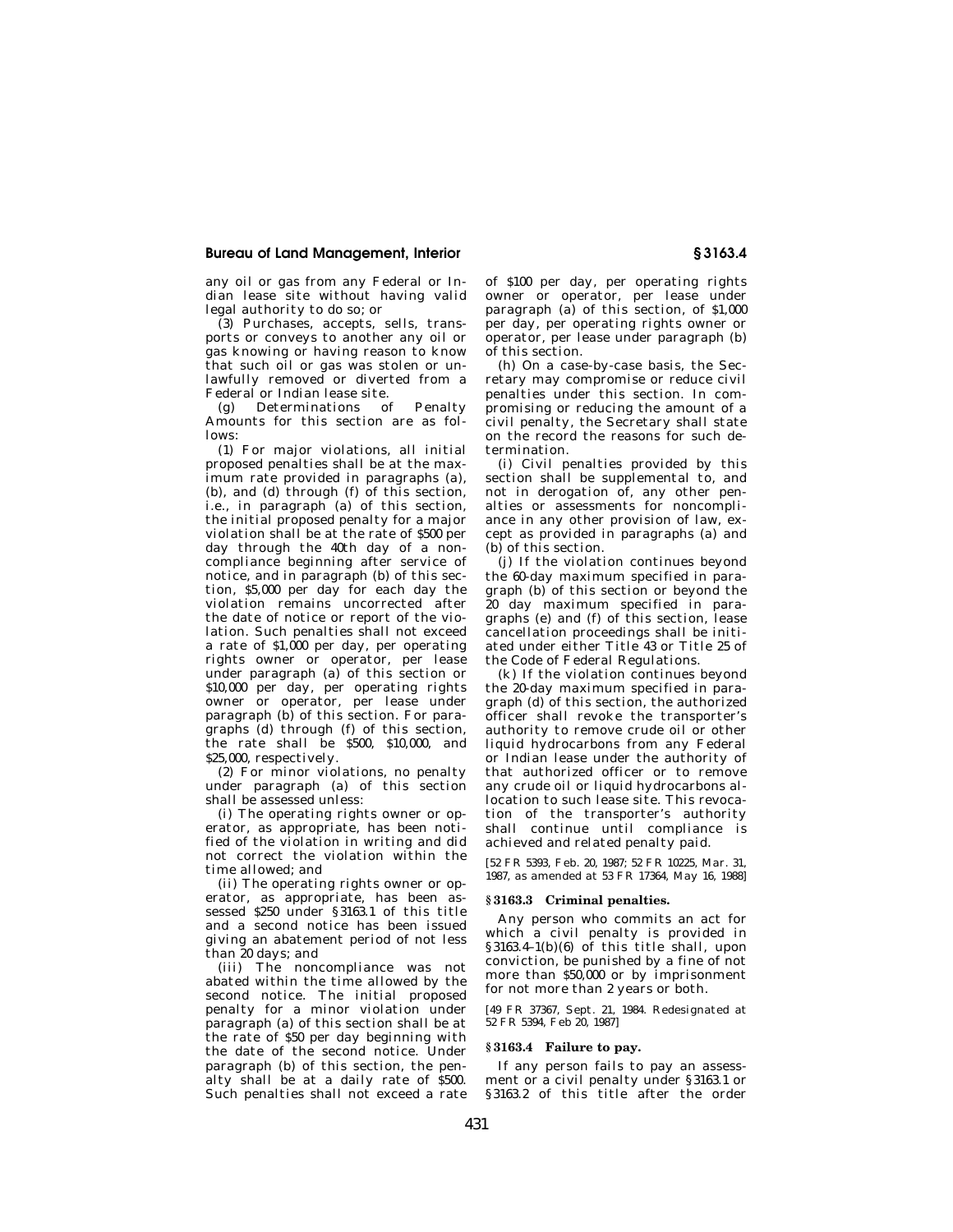making the assessment or penalty becomes a final order, and if such person does not file a petition for judicial review in accordance with this subpart, or, after a court in an action brought under this subpart has entered a final judgment in favor of the Secretary, the court shall have jurisdiction to award the amount assessed plus interest from the date of the expiration of the 90-day period provided by §3165.4(e) of this title. The Federal Oil and Gas Royalty Management Act requires that any judgment by the court shall include an order to pay.

[52 FR 5394, Feb. 20, 1987; 52 FR 10225, Mar. 31, 1987]

#### **§ 3163.5 Assessments and civil penalties.**

(a) Assessments made under §3163.1 of this title are due upon issuance and shall be paid within 30 days of receipt of certified mail written notice or personal service, as directed by the authorized officer in the notice. Failure to pay assessed damages timely will be subject to late payment charges as prescribed under Title 30 CFR Group 202.

(b) Civil penalties under §3163.2 of this title shall be paid within 30 days of completion of any final order of the Secretary or the final order of the Court.

(c) Payments made pursuant to this section shall not relieve the responsible party of compliance with the regulations in this part or from liability for waste or any other damage. A waiver of any particular assessment shall not be construed as precluding an assessment pursuant to §3163.1 of this title for any other act of noncompliance occurring at the same time or at any other time. The amount of any civil penalty under §3163.2 of this title, as finally determined, may be deducted

#### **§ 3163.5 43 CFR Ch. II (10–1–03 Edition)**

from any sums owing by the United States to the person charged.

[47 FR 47765, Oct. 27, 1982. Redesignated and amended at 48 FR 36583–36586, Aug. 12, 1983; 49 FR 37368, Sept. 21, 1984; 52 FR 5394, Feb. 20, 1987; 52 FR 10225, Mar. 31, 1987; 53 FR 17364, May 16, 1988]

#### **§ 3163.6 Injunction and specific performance.**

(a) In addition to any other remedy under this part or any mineral leasing law, the Attorney General of the United States or his designee may bring a civil action in a district court of the United States to:

(1) Restrain any violation of the Federal Oil and Gas Royalty and Management Act or any mineral leasing law of the United States; or

(2) Compel the taking of any action required by or under the Act or any mineral leasing law of the United States.

(b) A civil action described in paragraph (a) may be brought only in the United States district court of the judicial district wherein the act, omission or transaction constituting a violation under the Act or any other mineral leasing law occurred, or wherein the defendant is found or transacts business

[49 FR 37368, Sept. 21, 1984]

#### **Subpart 3164—Special Provisions**

#### **§ 3164.1 Onshore Oil and Gas Orders.**

(a) The Director is authorized to issue Onshore Oil and Gas Orders when necessary to implement and supplement the regulations in this part. All orders will be published in the FEDERAL REGISTER both for public comment and in final form.

(b) These Orders are binding on operating rights owners and operators, as appropriate, of Federal and restricted Indian oil and gas leases which have been, or may hereafter be, issued. The Onshore Oil and Gas Orders listed below are currently in effect:

| Order<br>No. | Subject | Effective date                                                                   | <b>FEDERAL REGISTER reference</b> | Su-<br>per-<br>sedes |
|--------------|---------|----------------------------------------------------------------------------------|-----------------------------------|----------------------|
|              |         |                                                                                  | 48 FR 48916 and 48 FR 56226  NTL- | - 6.                 |
|              |         | 2. Drilling ……………………………………   Dec. 19. 1988 ……………………………………   53 FR 46790 …………………… |                                   | <b>None</b>          |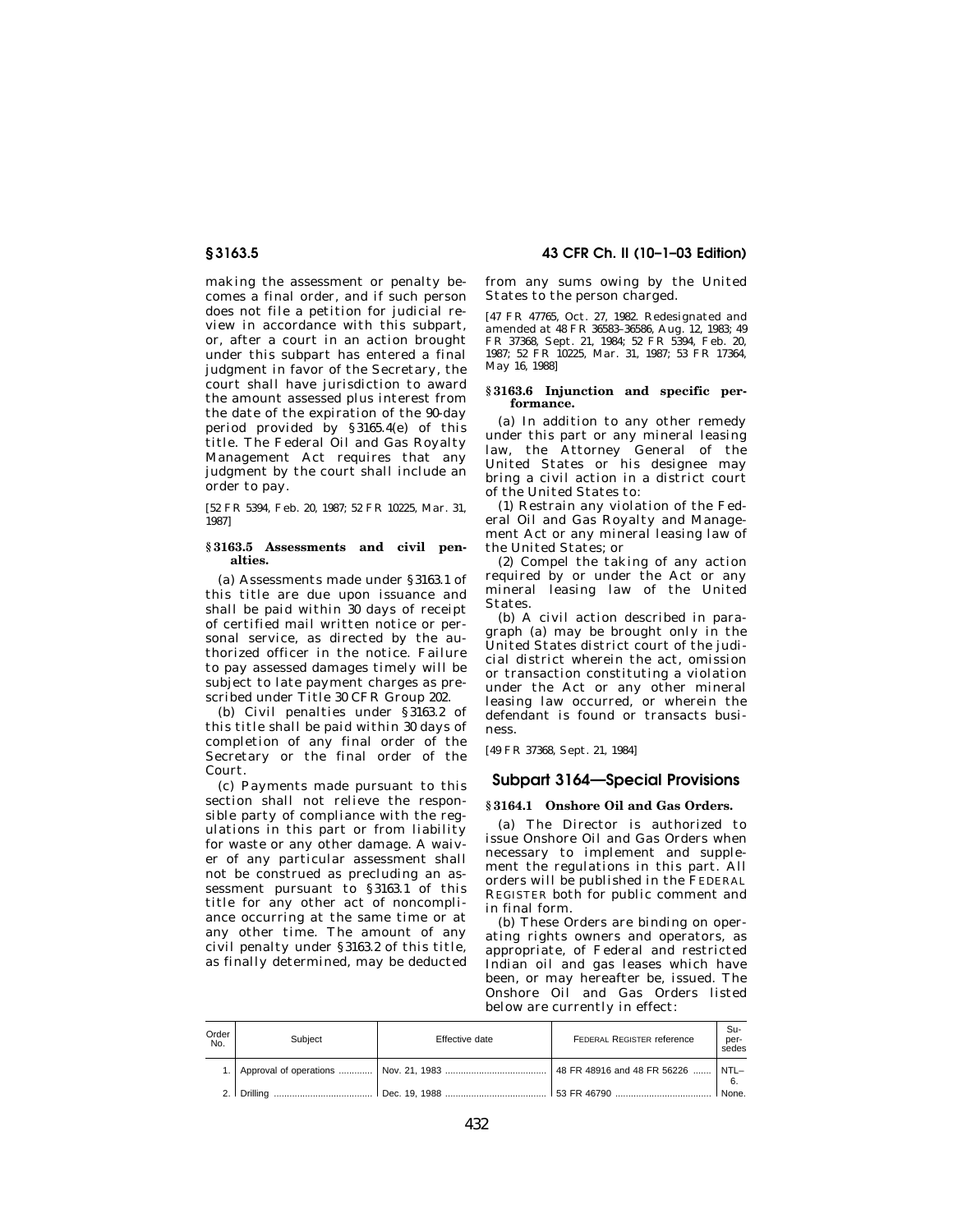#### **Bureau of Land Management, Interior § 3165.1**

| Order<br>No. | Subject                     | Effective date                                                                                                                                                        | <b>FEDERAL REGISTER reference</b> | Su-<br>per-<br>sedes |
|--------------|-----------------------------|-----------------------------------------------------------------------------------------------------------------------------------------------------------------------|-----------------------------------|----------------------|
| 3.           | Site security               |                                                                                                                                                                       |                                   | $NTL -$<br>7.        |
|              | Measurement of oil          |                                                                                                                                                                       |                                   | None.                |
| 5.           | Measurement of gas          | than 200 MCF production; Aug. 23,<br>1989, existing facility greater than<br>200 MCF production; Feb. 26, 1990,<br>existing facility less than 200 MCF<br>production. |                                   | None.                |
| 6.           | Hydrogen sulfide operations |                                                                                                                                                                       |                                   | None.                |
|              | Disposal of produced water  |                                                                                                                                                                       |                                   | $NTL -$<br>2B        |

Note: Numbers to be assigned sequentially by the Washington Office as proposed Orders are prepared for publication.

[47 FR 47765, Oct. 27, 1982. Redesignated at 48 FR 36583–36586, Aug. 12, 1983, and amended at 48 FR 48921, Oct. 21, 1983; 48 FR 56226, Dec. 20, 1983; 53 FR 17364, May 16, 1988; 54 FR 8060, Feb. 24, 1989; 54 FR 8092, Feb. 24, 1989; 54 FR 8106, Feb. 24, 1989; 54 FR 39527, 39529, Sept. 27, 1989; 56 FR 48967, Nov. 23, 1991; 57 FR 3025, Jan. 27, 1992; 58 FR 47361, Sept. 8, 1993; 58 FR 58505, Nov. 2, 1993]

#### **§ 3164.2 NTL's and other implementing procedures.**

(a) The authorized officer is authorized to issue NTL's when necessary to implement the onshore oil and gas orders and the regulations in this part. All NTL's will be issued after notice and opportunity for comment.

(b) All NTL's issued prior to the promulgation of these regulations shall remain in effect until modified, superseded by an Onshore Oil and Gas Order, or otherwise terminated.

(c) A manual and other written instructions will be used to provide policy and procedures for internal guidance of the Bureau of Land Management.

#### **§ 3164.3 Surface rights.**

(a) Operators shall have the right of surface use only to the extent specifically granted by the lease. With respect to restricted Indian lands, additional surface rights may be exercised when granted by a written agreement with the Indian surface owner and approved by the Superintendent of the Indian agency having jurisdiction.

(b) Except for the National Forest System lands, the authorized officer is responsible for approving and supervising the surface use of all drilling, development, and production activities on the leasehold. This includes storage tanks and processing facilities, sales facilities, all pipelines upstream from such facilities, and other facilities to

aid production such as water disposal pits and lines, and gas or water injection lines.

(c) On National Forest System lands, the Forest Service shall regulate all surface disturbing activities in accordance with Forest Service regulations, including providing to the authorized officer appropriate approvals of such activities.

[47 FR 47765, Oct. 27, 1982. Redesignated and amended at 48 FR 36583–36586, Aug. 12, 1983, further amended at 53 FR 17364, May 16, 1988; 53 FR 22847, June 17, 1988]

#### **§ 3164.4 Damages on restricted Indian lands.**

Assessments for damages to lands, crops, buildings, and to other improvements on restricted Indian lands shall be made by the Superintendent and be payable in the manner prescribed by said official.

#### **Subpart 3165—Relief, Conflicts, and Appeals**

#### **§ 3165.1 Relief from operating and producing requirements.**

(a) Applications for relief from either the operating or the producing requirements of a lease, or both, shall be filed with the authorized officer, and shall include a full statement of the circumstances that render such relief necessary

(b) The authorized officer shall act on applications submitted for a suspension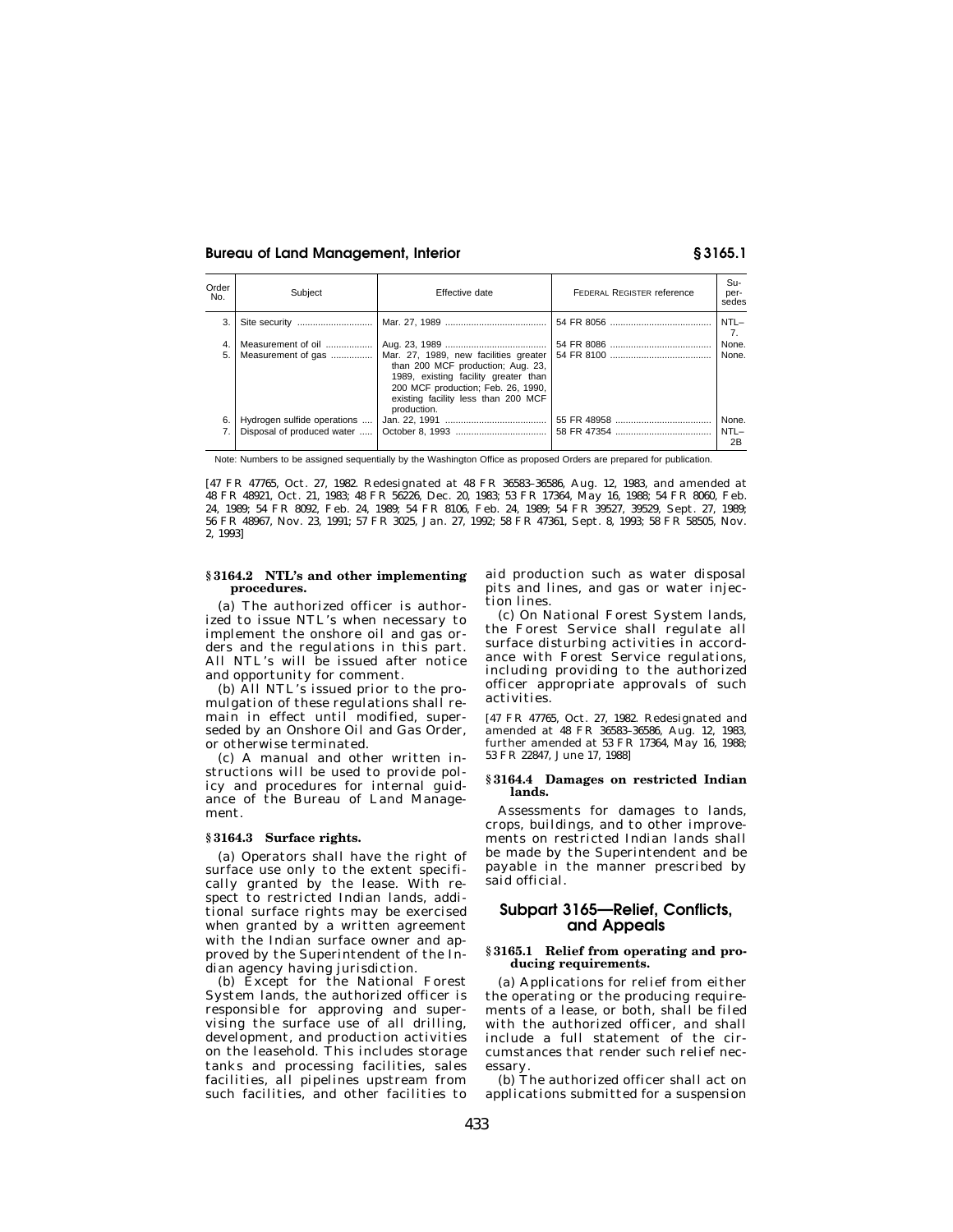of operations or production, or both, filed pursuant to  $\hat{S}$ 3103.4–4 of this title. The application for suspension shall be filed with the authorized officer prior to the expiration date of the lease; shall be executed by all operating rights owners or, in the case of a Federal unit approved under part 3180 of this title, by the unit operator on behalf of the committed tracts or by all operating rights owners of such tracts; and shall include a full statement of the circumstances that makes such relief necessary.

(c) If approved, a suspension of operations and production will be effective on the first of the month in which the completed application was filed or the date specified by the authorized officer. Suspensions will terminate when they are no longer justified in the interest of conservation, when such action is in the interest of the lessor, or as otherwise stated by the authorized officer in the approval letter.

[47 FR 47765, Oct. 27, 1982. Redesignated and amended at 48 FR 36583–36586, Aug. 12, 1983, further amended at 53 FR 17364, May 16, 1988; 61 FR 4752, Feb. 8, 1996]

#### **§ 3165.1–1 Relief from royalty and rental requirements.**

Applications for any modification authorized by law of the royalty or rental requirements of a lease for lands of the United States shall be filed in the office of the authorized officer having jurisdiction of the lands. (For other regulations relating to royalty and rental relief, and suspension of operations and production, see part 3103 of this title.)

[48 FR 36586, Aug. 12, 1983, as amended at 53 FR 17365, May 16, 1988]

#### **§ 3165.2 Conflicts between regulations.**

In the event of any conflict between the regulations in this part and the regulations in title 25 CFR concerning oil and gas operations on Federal and Indian leaseholds, the regulations in this part shall govern with respect to the obligations in the conduct of oil and gas operations, acts of noncompliance, and the jurisdiction and authority of the authorized officer.

[47 FR 47765, Oct. 27, 1982. Redesignated and amended at 48 FR 36583–36586, Aug. 12, 1983, further amended at 53 FR 17365, May 16, 1988]

#### **§ 3165.1–1 43 CFR Ch. II (10–1–03 Edition)**

#### **§ 3165.3 Notice, State Director review and hearing on the record.**

(a) *Notice.* Whenever an operating rights owner or operator, as appropriate, fails to comply with any provisions of the lease, the regulations in this part, applicable orders or notices, or any other appropriate orders of the authorized officer, written notice shall be given the appropriate party and the lessee(s) to remedy any defaults or violations. Written orders or a notice of violation, assessment, or proposed penalty shall be issued and served by personal service by an authorized officer or by certified mail. Service shall be deemed to occur when received or 7 business days after the date it is mailed, whichever is earlier. Any person may designate a representative to receive any notice of violation, assessment, or proposed penalty on his/her behalf. In the case of a major violation, the authorized officer shall make a good faith effort to contact such designated representative by telephone to be followed by a written notice. Receipt of notice shall be deemed to occur at the time of such verbal communication, and the time of notice and the name of the receiving party shall be confirmed in the file. If the good faith effort to contact the designated representative is unsuccessful, notice of the major violation may be given to any person conducting or supervising operations subject to the regulations in this part. In the case of a minor violation, written notice shall be provided as described above. A copy of all orders, notices, or instructions served on any contractor or field employee or designated representative shall also be mailed to the operator. Any notice involving a civil penalty shall be mailed to the operating rights owner.

(b) *State Director review.* Any adversely affected party that contests a notice of violation or assessment or an instruction, order, or decision of the authorized officer issued under the regulations in this part, may request an administrative review, before the State Director, either with or without oral presentation. Such request, including all supporting documentation, shall be filed in writing with the appropriate State Director within 20 business days of the date such notice of violation or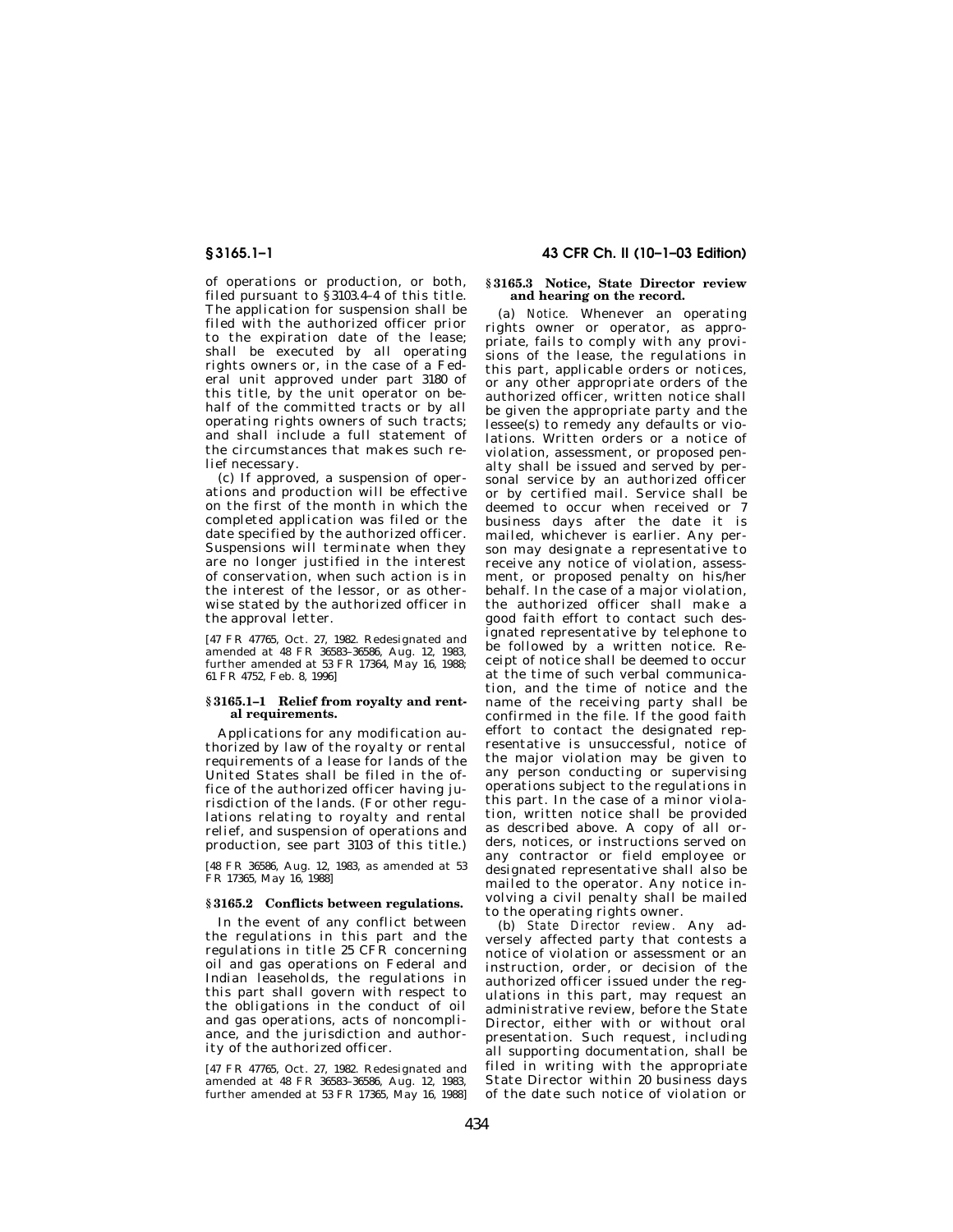#### **Bureau of Land Management, Interior § 3165.3**

assessment or instruction, order, or decision was received or considered to have been received and shall be filed with the appropriate State Director. Upon request and showing of good cause, an extension for submitting supporting data may be granted by the State Director. Such review shall include all factors or circumstances relevant to the particular case. Any party who is adversely affected by the State Director's decision may appeal that decision to the Interior Board of Land Appeals as provided in §3165.4 of this part.

(c) *Review of proposed penalties.* Any adversely affected party wishing to contest a notice of proposed penalty shall request an administrative review before the State Director under the procedures set out in paragraph (b) of this section. However, no civil penalty shall be assessed under this part until the party charged with the violation has been given the opportunity for a hearing on the record in accordance with section 109(e) of the Federal Oil and Gas Royalty Management Act. Therefore, any party adversely affected by the State Director's decision on the proposed penalty, may request a hearing on the record before an Administrative Law Judge or, in lieu of a hearing, may appeal that decision directly to the Interior Board of Land Appeals as provided in  $\S 3165.4(b)(2)$  of this part. If such party elects to request a hearing on the record, such request shall be filed in the office of the State Director having jurisdiction over the lands covered by the lease within 30 days of receipt of the State Director's decision on the notice of proposed penalty. Where a hearing on the record is requested, the State Director shall refer the complete case file to the Office of Hearings and Appeals for a hearing before an Administrative Law Judge in accordance with part 4 of this title. A decision shall be issued following completion of the hearing and shall be served on the parties. Any party, including the United States, adversely affected by the decision of the Administrative Law Judge may appeal to the Interior Board of Land Appeals as provided in §3163.4 of this title.

(d) *Action on request for State Director review. Action on request for administra-*

*tive review.* The State Director shall issue a final decision within 10 business days of the receipt of a complete request for administrative review or, where oral presentation has been made, within 10 business days therefrom. Such decision shall represent the final Bureau decision from which further review may be obtained as provided in paragraph (c) of this section for proposed penalties, and in §3165.4 of this title for all decisions.

(e) *Effect of request for State Director review or for hearing on the record.* (1) Any request for review by the State Director under this section shall not result in a suspension of the requirement for compliance with the notice of violation or proposed penalty, or stop the daily accumulation of assessments or penalties, unless the State Director to whom the request is made so determines.

(2) Any request for a hearing on the record before an administrative law judge under this section shall not result in a suspension of the requirement for compliance with the decision, unless the administrative law judge so determines. Any request for hearing on the record shall stop the accumulation of additional daily penalties until such time as a final decision is rendered, except that within 10 days of receipt of a request for a hearing on the record, the State Director may, after review of such request, recommend that the Director reinstate the accumulation of daily civil penalties until the violation is abated. Within 45 days of the filing of the request for a hearing on the record, the Director may reinstate the accumulation of civil penalties if he/ she determines that the public interest requires a reinstatement of the accumulation and that the violation is causing or threating immediate, substantial and adverse impacts on public health and safety, the environment, production accountability, or royalty income. If the Director does not reinstate the daily accumulation within 45 days of the filing of the request for a hearing on the record, the suspension shall continue.

[52 FR 5394, Feb. 20, 1987; 52 FR 10225, Mar. 31, 1987, as amended at 53 FR 17365, May 16, 1988; 66 FR 1894, Jan. 10, 2001]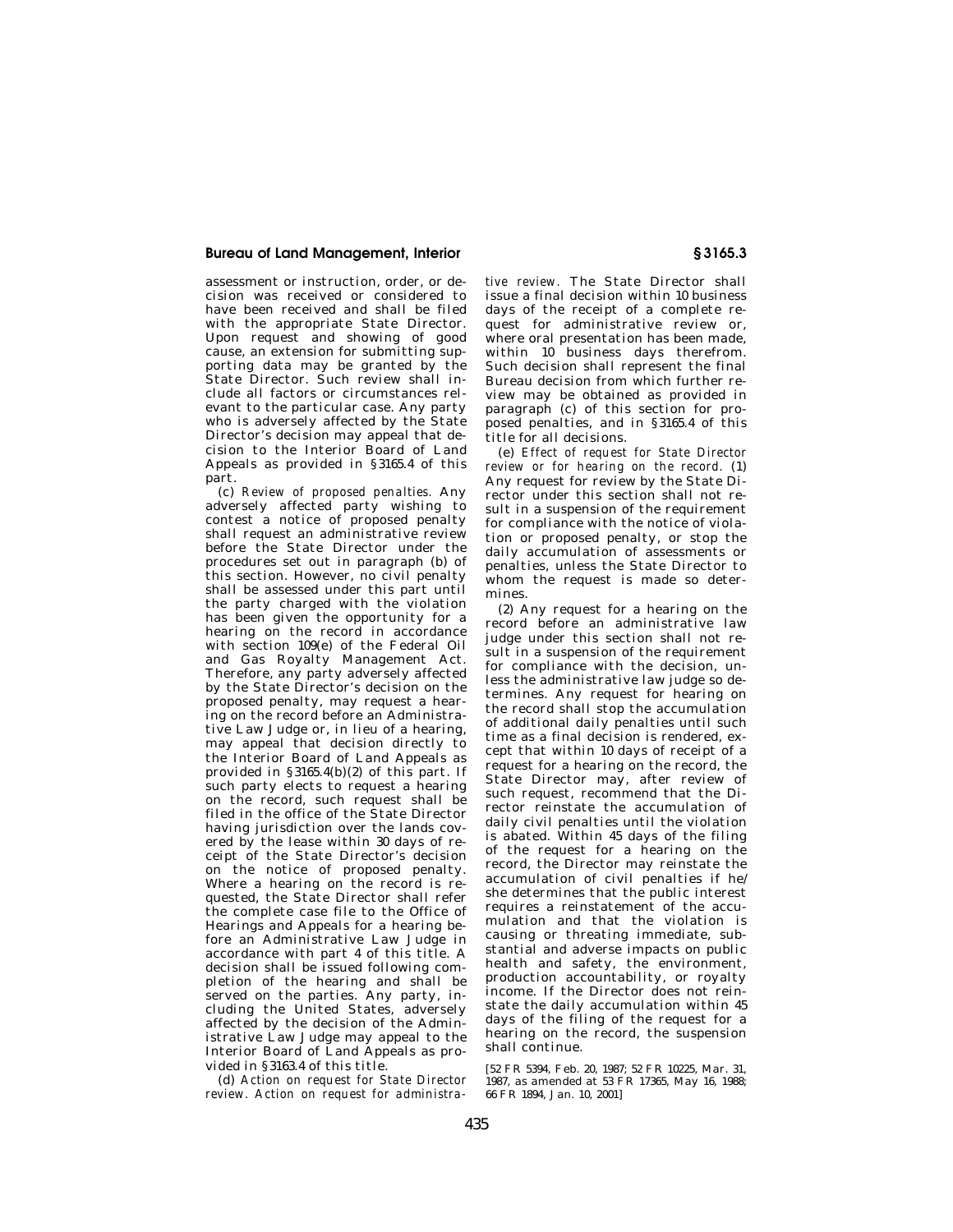#### **§ 3165.4 Appeals.**

(a) *Appeal of decision of State Director.* Any party adversely affected by the decision of the State Director after State Director review, under §3165.3(b) of this title, of a notice of violation or assessment or of an instruction, order, or decision may appeal that decision to the Interior Board of Land Appeals pursuant to the regulations set out in part 4 of this title.

(b) *Appeal from decision on a proposed penalty after a hearing on the record.* (1) Any party adversely affected by the decision of an Administrative Law Judge on a proposed penalty after a hearing on the record under §3165.3(c) of this title may appeal that decision to the Interior Board of Land Appeals pursuant to the regulations in part 4 of this title.

(2) In lieu of a hearing on the record under §3165.3(c) of this title, any party adversely affected by the decision of the State Director on a proposed penalty may waive the opportunity for such a hearing on the record by appealing directly to the Interior Board of Land Appeals under part 4 of this title. However, if the right to a hearing on the record is waived, further appeal to the District Court under section 109(j) of the Federal Oil and Gas Royalty Management Act is precluded.

(c) *Effect of an appeal on an approval/ decision by a State Director or Administrative Law Judge.* All decisions and approvals of a State Director or Administrator Law Judge under this part shall remain effective pending appeal unless the Interior Board of Land Appeals determines otherwise upon consideration of the standards stated in this paragraph. The provisions of 43 CFR 4.21(a) shall not apply to any decision or approval of a State Director or Administrative Law Judge under this part. A petition for a stay of a decision or approval of a State Director or Administrative Law Judge shall be filed with the Interior Board of Land Appeals, Office of Hearings and Appeals, Department of the Interior, and shall show sufficient justification based on the following standards:

(1) The relative harm to the parties if the stay is granted or denied,

(2) The likelihood of the appellant's success on the merits,

**§ 3165.4 43 CFR Ch. II (10–1–03 Edition)**

(3) The likelihood of irreparable harm to the appellant or resources if the stay is not granted, and

(4) Whether the public interest favors granting the stay.

Nothing in this paragraph shall diminish the discretionary authority of a State Director or Administrative Law Judge to stay the effectiveness of a decision subject to appeal pursuant to paragraph  $(a)$  or  $(b)$  of this section upon a request by an adversely affected party or on the State Director's or Administrative Law Judge's own initiative. If a State Director or Administrative Law Judge denies such a request, the requester can petition for a stay of the denial decision by filing a petition with the Interior Board of Land Appeals that addresses the standards described above in this paragraph.

(d) *Effect of appeal on compliance requirements.* Except as provided in paragraph (d) of this section, any appeal filed pursuant to paragraphs (a) and (b) of this section shall not result in a suspension of the requirement for compliance with the order or decision from which the appeal is taken unless the Interior Board of Land Appeals determines that suspension of the requirements of the order or decision will not be detrimental to the interests of the lessor or upon submission and acceptance of a bond deemed adequate to indemnify the lessor from loss or damage.

(e) *Effect of appeal on assessments and penalties.* (1) Except as provided in paragraph (d)(3) of this section, an appeal filed pursuant to paragraph (a) of this section shall suspend the accumulation of additional daily assessments. However, the pendency of an appeal shall not bar the authorized officer from assessing civil penalties under §3163.2 of this title in the event the operator has failed to abate the violation which resulted in the assessment. The Board of Land Appeals may issue appropriate orders to coordinate the pending appeal and the pending civil penalty proceeding.

(2) Except as provided in paragraph  $(d)(3)$  of this section, an appeal filed pursuant to paragraph (b) of this section shall suspend the accumulation of additional daily civil penalties.